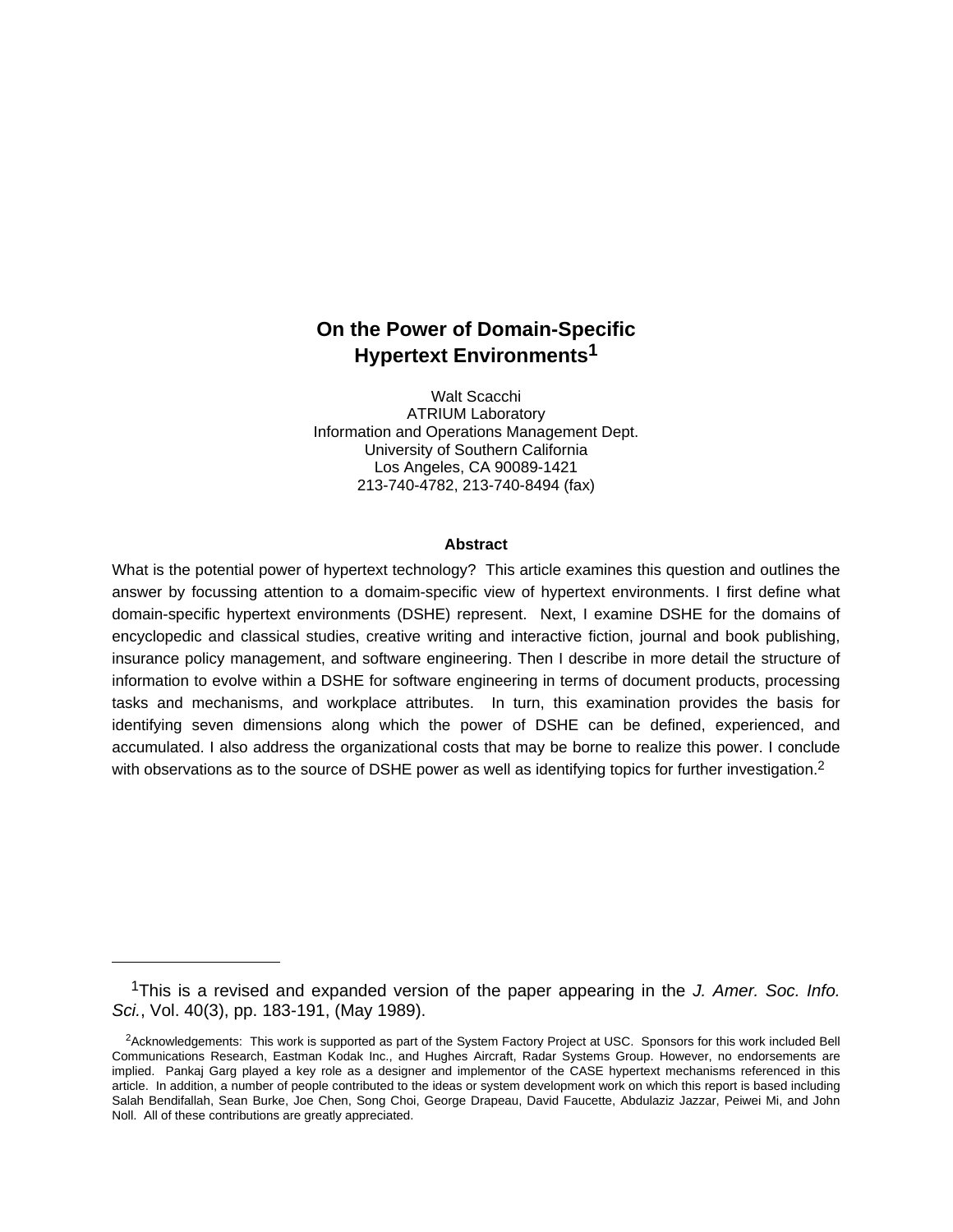## **1. Introduction**

What is the power of hypertext<sup>3</sup>? Power in other contexts usually refers to the ability of some entity or agent to affect the behavior of another, or to achieve advantage over another in ways that the other cannot avoid. Following this, we might expect that as a technology, hypertext systems offer relative advantage over alternatives to automated text/document information systems including conventional word processing systems, file systems, and data base management systems. In this way, hypertext systems offer a degree of information processing power that enables new kinds of applications, much like the advent of so-called expert system shells<sup>4</sup> enabled the creation of expert applications for domains such as computer configuration and pathological diagnosis. Similarly, as a *medium for writing and reading* electronic documents hypertext systems allow the redefinition of the structure and content of documents which alter the constraints and opportunities for conveying information in contrast to the linear print medium. Thus, the power of hypertext in whatever form it exists is subtle and incremental: it is potential rather than kinetic. However, such power can accumulate in different application domains in the long run if effectively mobilized and integrated with domain-specific tasks, processing mechanisms and workflow.

The power of hypertext technology in different application domains can be realized in a number of ways. In particular, technology that supports a unified view of the hypertext documents, production processes, processing mechanisms, and settings of use appears to offer the greatest power at this time. To see this, I first define what a domain-specific hypertext environment (DSHE) is in the following section. Next, I examine five application domains for hypertext environments in order to identify the supporting tools and document production/consumption techniques associated with the processing of information content within each domain. The focus then shifts to describe the structure of information to evolve within a DSHE in terms of product, task, and setting information for the domain of computer-aided software engineering (CASE) as used in the System Factory Project at USC [36]. Together, these sections then set the final stage for a discussion of the power of DSHE. In particular, I identify seven ways the power of DSHE can be realized, followed by an examination of the costs that are borne in order to realize this power.

## **2. Domain-Specific Hypertext Environments (DSHE)**

Until about 1985, the number of automated hypertext systems could be easily counted. Since then, interest in the development and use of hypertext systems has exploded. Conklin reviews most of what might be called the first generation of hypertext systems in his survey published in 1987 [7]. He identifies a dozen features that characterize the 18 hypertext systems he surveys. The Hypertext '87, Computer-Supported Cooperative Work, Office Information Systems, and Hypermedia '88 conferences have been showcases for the more recent progress in the research and development of hypertext systems. However, few of the new hypertext systems provide support for all of the features Conklin identifies, as we see below

<sup>&</sup>lt;sup>3</sup>I use the term "hypertext" to be synonymous with "hypermedia" and other similar terms that denote the non-linear representation of interrelated textual, graphic, filmic, or auditory information.

<sup>&</sup>lt;sup>4</sup>In other places, such shells are considered "domain-independent", but when instantiated with rules about patterns among application domain data, the expert system application is considered "domain-specific."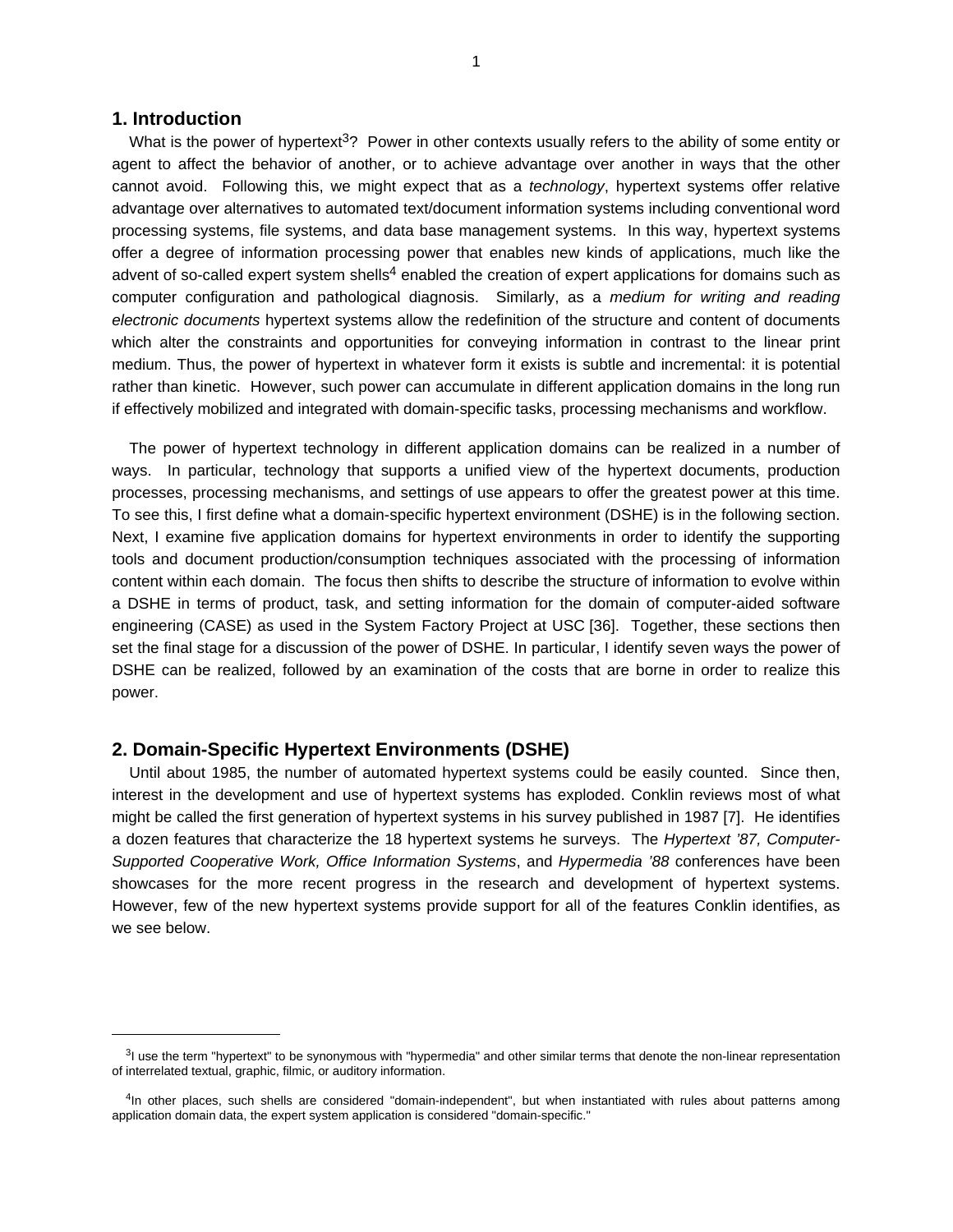#### **2.1. Domain-Specific Hypertext**

Many of the published descriptions of hypertext systems make casual reference to the contents or non-linear structures of their hypertext bases. Instead, the focus is usually on the computational mechanisms through which a subject hypertext is processed. This is in most cases reasonable, since the research publications seek to describe innovative technologies that might be applied to many different hypertext application domains. However, our focus here is to examine on more of an equal footing how the content and structure of application domains goes along with the use of different processing mechanisms and technologies. This is a way of saying that pre-college students, humanities scholars, technical professionals, periodical publishers, insurance actuaries, manufactured product designers, and software engineers all process different kinds of textual information, in different settings, with different processing needs and infrastructural support. Alternatively, this is another way of saying what has already been realized elsewhere: choose information structures and processing mechanisms that fit the users' skills, tasks, and resources in the application domain. This choice is preferred since if the processing mechanisms are inappropriate for the application domain, they will fit poorly causing the system to be more troublesome to use, more costly to maintain, more likely to be resisted, and most likely to fail [20, 16, 3]. Thus, what makes a hypertext domain-specific is the codification and configuration of the application domain's agents, objects, attributes, relations, constraints, tasks/processes, transaction event rules, mechanisms, and resources into the information structures that are woven together to form a hypertext.

#### **2.2. Hypertext Environments**

Environments represent another new direction for investigating the information processing capabilities of hypertext systems. Specifically, hypertext environments represent the integration of hypertext features such as those described in Conklin's survey (hierarchical structures, non-hierarchical links, typed links, procedural attachment, concurrent multi-users, graphic browsing, etc.) with automated tools, processing tasks, and application workplaces. These environments--coupled ensembles of automated systems and techniques for their use by people with skills and interests appropriate for their application domain- essentially utilize the hypertext systems to organize or manage large data bases of non-linearly structured text. As we see next, the combination of domain-specific hypertext information structures with application processing environments, leads us to a more infrastructural technology for different kinds of application domains which I call domain-specific hypertext environments.

## **3. Application Domains for Hypertext Environments**

Our strategy is to examine five application domains for hypertext environments and identify salient processing mechanisms and information structures appropriate for each content domain. The application domains to be covered include encyclopedic and classical studies, creative writing and interactive fiction, journal publication, insurance policy processing, and CASE. This examination serves to identify the various kinds of processing mechanisms for different tasks and settings being used in domain-specific hypertext environments.<sup>5</sup> This in turn proceeds and set the stage for a more detailed discussion of the structure of information employed in a hypertext environment for the domain of CASE in Section 4.

<sup>5</sup>These mechanisms are highlighted in italics.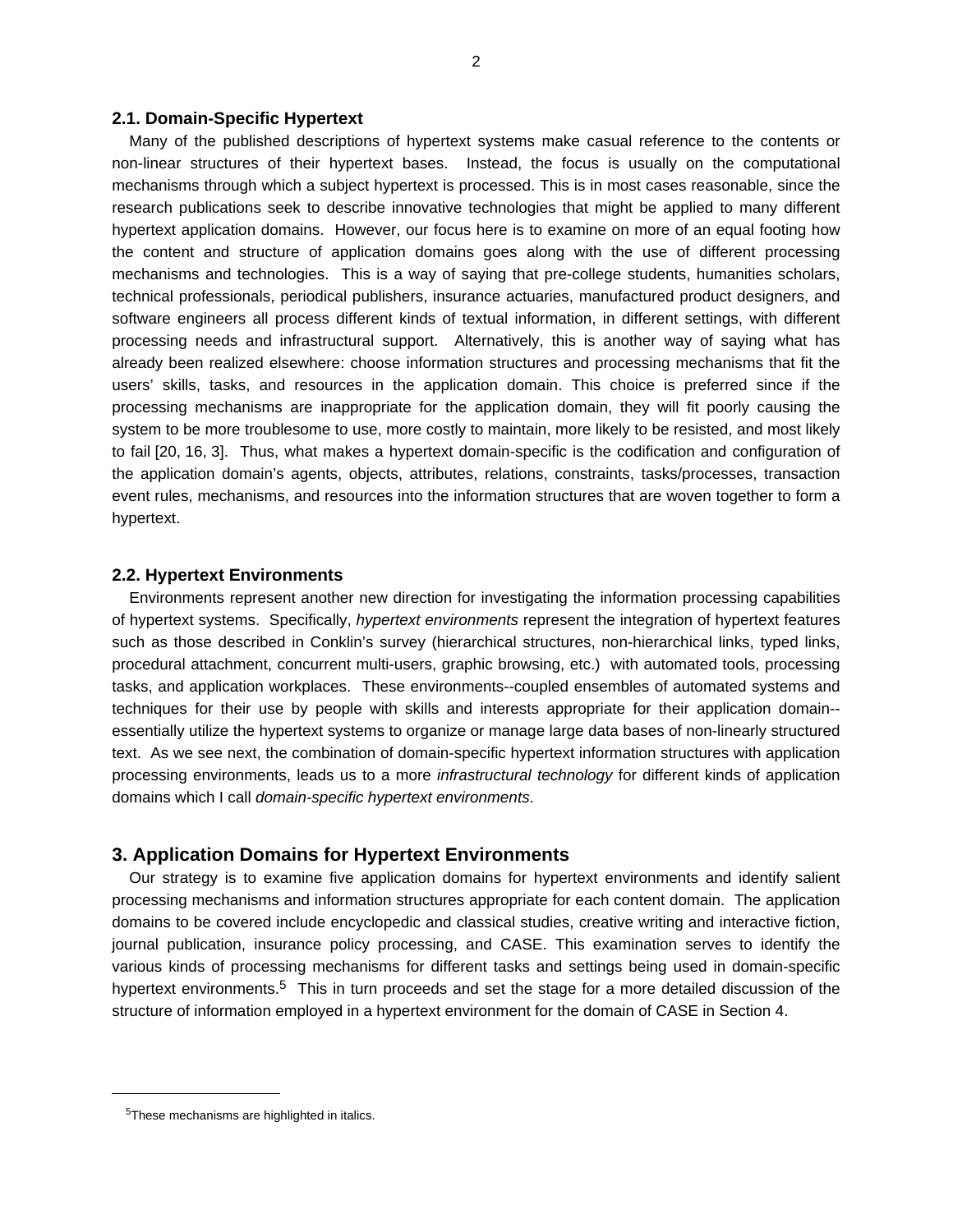## **3.1. Encyclopedic and Classical Studies**

Hypertext systems that support electronic encyclopedia can primarily be treated as information retrieval systems. Here the encyclopedic hypertext already exists, perhaps even with links already "wired". The user is primarily a reader who queries and browses the hypertext in search of encyclopedic information. The user does not act as a writer, linker, or editor of these hypertexts. A number of example applications have appeared, and a sample set is described next.

Weyer was among the first to describe to development of a prototype electronic encyclopedia for historical studies [40]. He employed a version of Grolier's Electronic Encyclopedia<sup>6</sup> to demonstrate the basic concepts, mechanisms, and potential of an electronic encyclopedia. In another effort, elementary school students using the Hyperties system from the University of Maryland [25], searched the Grolier's hypertextual encyclopedia to locate information with queries formed with interest words and Boolean connectives (AND, OR, NOT). An accompanying empirical study demonstrated the children's tendency to use low cognitive load browsing strategies [26]; that is, the students did not (or were not able to) put much effort into forming succinct queries for finding the information they sought. But user query retrievals in Hyperties are staged as *alphabetically sorted lists of article titles* within the proximity of the query fragment. Thus, the staged proximal retrievals to weakly formed queries compensated for some of the formal search inadequacies of these children.

Elsewhere, the ongoing revision and update of the tremendous volume of medical knowledge is another area where hypertext encyclopediae are being researched and developed. Given the substantial volume of evolving medical knowledge, health care providers often seek to find information pertaining to the latest research findings regarding selected illnesses, diagnosis techniques, and therapeutic interventions. Frisse describes an effort at Washington University to utilize information about the structure of a dynamic medical therapeutics textbook to propagate weights to neighboring texts to produce a ranked list of potential retrieval starting points for browsing [12]. Similarly, Rada and Martin seek to connect heterogeneous information from different medical information systems where terminological differences pervade the user community [32]. Accordingly, they discuss their experience in connecting diagnosis and treatment information, patient records, and current medical bibliographies through augmenting and merging the concept thesauri used in each system for more effective medical information search and retrieval.

At University of Texas in Austin, Simmons has taken the three-volume Handbook of Articifical Intelligence research survey, and augmented it with semantic networks that identify linked relations between concepts appearing in the text [38]. At MCC in Austin, the CYC project headed by Doug Lenat seeks to develop a large-scale intelligent system with encyclopedic knowledge [22]. Their plan is to carefully represent approximately 400 articles from a one-volume desk encyclopedia, as well as a number of hueristics for interpreting this knowledge within the same knowledge hypertext base. Their objective is to represent the conceptual contents of their encyclopedic subjects within a knowledge lattice, so that information items can be not just retrieved, but also reasoned about through the use of pattern-directed inferencing mechanisms. Thus in contrast to the "conventional" electronic encyclopediae previously noted, this long-term effort is directed at developing and providing a substantial dictionary of objects with characteristic attributes, values, relations, constraints, and processing hueristics to convey the meaning of

 $6$ This collection is available on CD-ROM occupies 20 volumes in printed form, while the subsequent hypertext version consists of 60M bytes of text and 50Mbytes of indices (including pointers to each occurence of every word).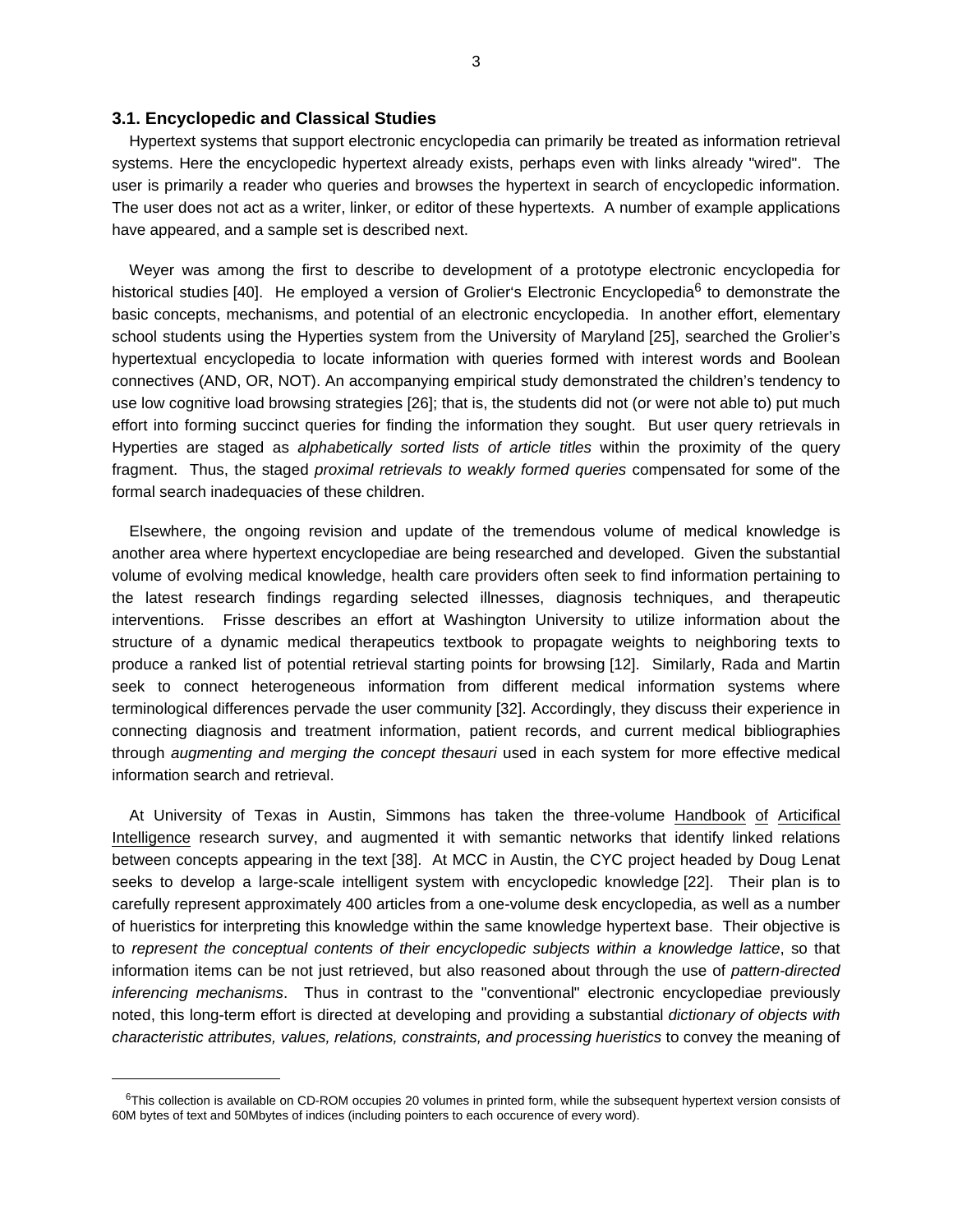informational concepts appearing in the articles.

Hypertext also holds promise for expanded studies of the languages, literature, and semiotics through the written words of ancient and modern cultures. The Thesaurus Linguae Graecae Project at UC Irvine and the Perseus Project at Harvard are entering the entire opus of available ancient Greek literature and associated images into an online accesible form, a text base of size 100M bytes. Such a text base is intended to support both traditional and radically new kinds of scholarly studies of interest to historians, philosophers, and literary critics. Such studies of the History of Greek Religion, Aristotle, the Trojan Women and the like seek to identify and interrelate (link) key literary passages, rhetorical structures, and themata evolution found in the literature [8, 21]. Some of these studies further employ automated processing mechanisms such as concordance preparation, cross-reference distributions, and co-word/coterm frequency analysis for quantitative support [33]. Hypertext systems in use at Brown University have been demonstrated to provide highly interactive navigation, viewing, and linking mechanisms for classical studies applications. However, such systems provide a non-traditional view of classic literature which makes citation to particular textual passages on designated pages in a reference edition of the classic text unconventional. Thus, Crane argues that hypertext systems for scholarly studies in the humanties require conventions for linking and classifying text passages within standardized text base formats before widespread adoption and routine use occur [8].

#### **3.2. Creative Writing and Interactive Fiction**

The development of computer-supported "writers' workbenches" seeks to employ a variety of automated mechanisms to support the production of literary works. The visionary potential of this emerging literary medium has been foretold by Ted Nelson [29] among others. The basic idea is to combine conventional text processing systems--text editors, outline processors, online dictionaries and thesauri, spelling checkers, document formatters, page layout utilities, and the like--with hypertext mechanisms similar to those used for literary studies to create a new electronic literature. This literature would in turn be distributed using new media such as computer networks, electronic bulletin boards, CD-ROMs, etc. An automated writing environment under development at University of North Carolina to support the technical writing needs of professionals who work within a network of computer workstations is an example effort along these lines [39].

In addition to (re)structuring and streamlining the writing and publication process, writers also seek to access online reference services and catalog/archive holdings maintained by libraries and similar institutions.7 The Jefferson Project at USC seeks to develop a writing environment for use by individual students in introductory humanties and social science courses that incorporate access to these library services [5]. Their purpose is to improve basic "freshman writing" skills of these students as well as increasing the students awareness and routine use of online library services for research and writing purposes.

Finally, also along the lines envisioned by Ted Nelson, the emergence of interactive writing environments coincides with the appearance of interactive fiction and story presentation. Although first appearing within computerized adventure games--of which many are also hypertext applications- interactive fiction is now appearing as a writing and reading medium for serious novels and other

 $7$ These latter capabilities are increasingly an essential part of the workplace infrastructure of librarians as well.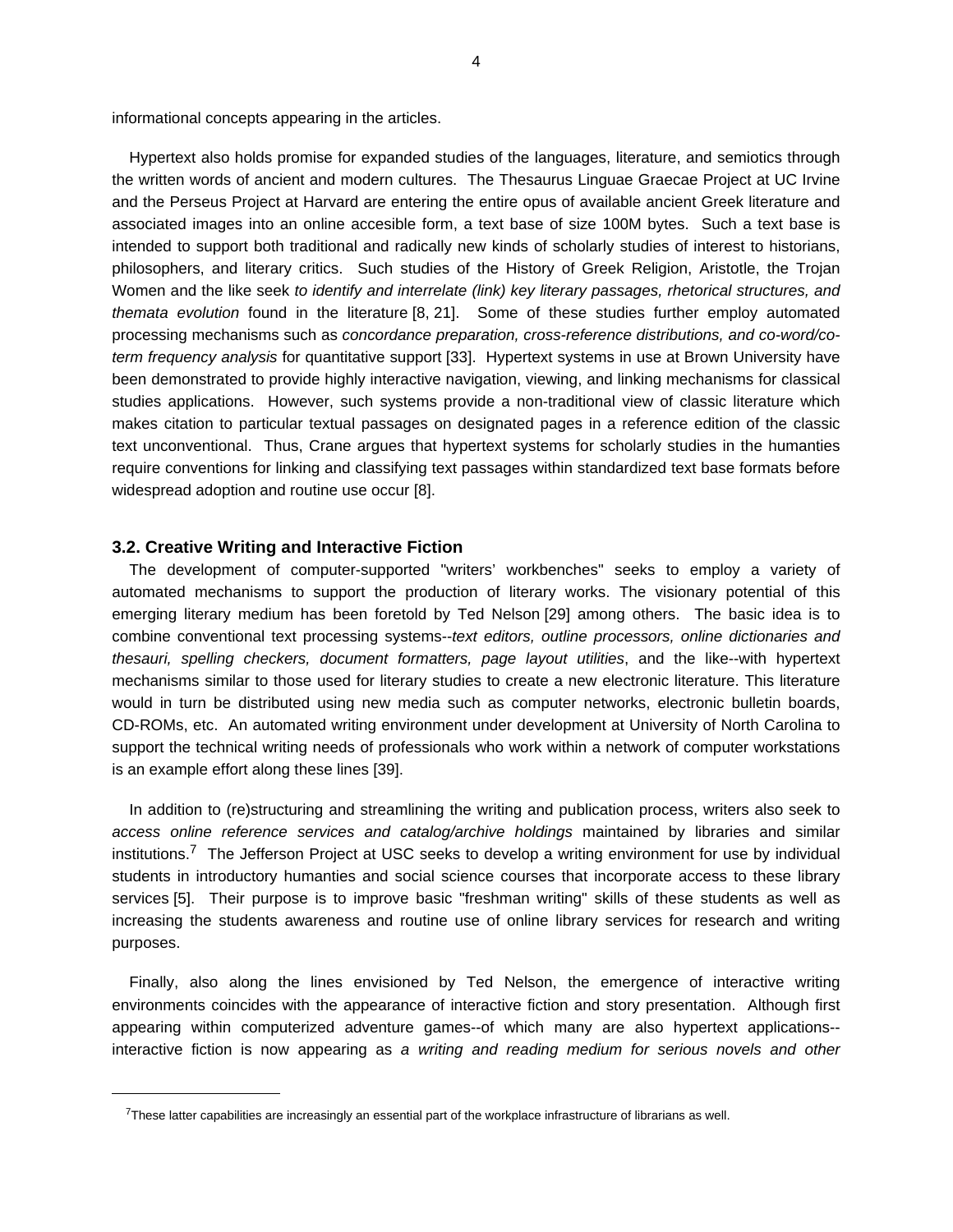experimental literature. The migration to the electronic medium removes the restrictions imposed by the linear printed medium and therefore allows new experiments in literary structure [4]. Such experiments might eventually include reflexive narrative forms such as "war stories" that tell of hypertext system malfunctions, their cooperative diagnosis, repair or modification (cf. [30]). This reflexive literature in turn might aid in constructing deeper understandings of how hypertexts are created, and how the supporting hypertext environment mitigates their evolution.

#### **3.3. Journal and Book Publication**

Professional journals are often produced and disseminated at regular intervals. Mass audience periodicals may be specialized into published versions or editions for distinct geographic regions, target audiences, etc., possibly even for parallel mass-production of printed copies. In either case, editorial entities within a journal--articles, editorial masthead, editorial page, table of contents, special event and new product announcements, photographic images and graphic displays, classified advertisements, information for authors, etc.--all have different space, typeface, and layout requirements within budgeted allotments. Further, each of these entities is subject to editorial content policies (for what is acceptable or isn't), standardized formats, style guidelines for presenting ordered information content. However, one benefit that such an ordered information content accomodates is the parallel authorship and review of multiple articles and the like. This of course aids in the timely production of sufficient editorial content to meet budgeted allotments and distribution schedules.

Selection of entities to include for publication involves the review and judgements of an editorial panel, as will decisions for revisions requested of authors, including length or space restrictions. The degree and extent of editorial staff participation will vary depending on the type of periodical--archival journal, magazine, newsletter, newspaper, or electronic data base.

The primary functions of journal or book publication activity include (a) manuscript storage and retrieval, (b) document binding, and (c) job management [23]. The document storage and retrieval system must manage all information necessary to produce the document. This includes publication style rules (standard document format markup), spelling dictionaries, contracts, specifications, production schedules, and accounting data. Further, documents will be revised, and so must be maintained as a sequence of multiple parallel versions. When several people work on a publications in parallel, there is a need to check that all the parts are appropriately numbered, indexed, cross referenced in a consistent manner. Document binding--the composition of document parts into a complete publishable assembly--provides automatic numbering and cross referencing across all parts in a consistent manner. Finally, job management supports the organizing of document production. This includes support for publication cost estimation, tracking of work in progress, production schedules, and maintenance of contracts and accounts.

Last, the emergence of automated document production on a wide-scale through the advent of personal computers and desktop publishing packages, together with the growing organizational interconnectivity of computer networks, is giving rise to electronic journals.<sup>8</sup> In electronic journals, documents for publication and dissemination are composed, formatted, submitted, revised, distributed,

 $8$ The July 1988 issue of the COMMUNICATIONS OF THE ACM is one of the first professional journals serving the Computer Science community to be widely distributed as an electronic hypertext edition on diskettes.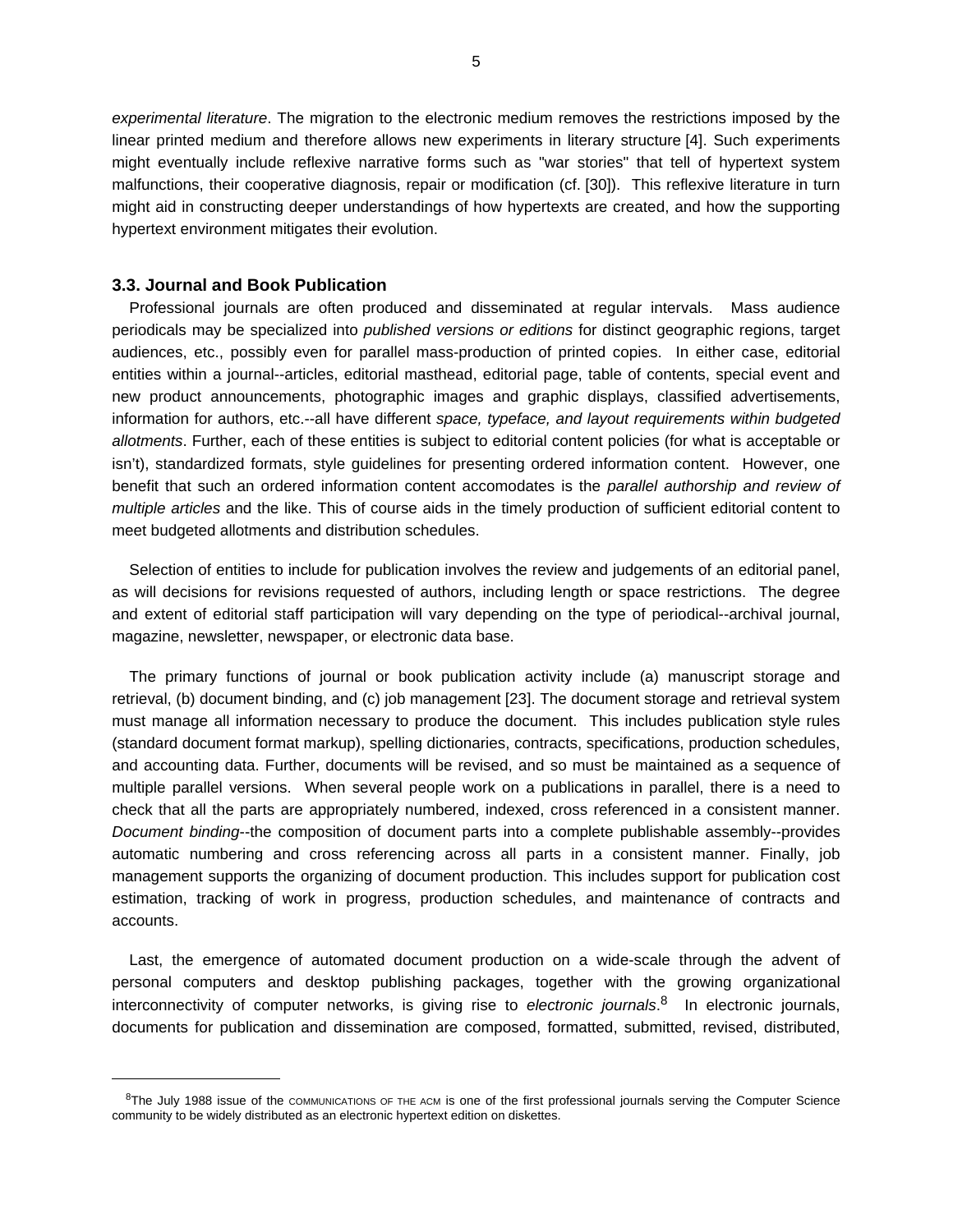and criticized online [34]. Electronic bulletin boards are the most widespread form of this embryonic literary medium. In addition, a small but growing number of book publication companies are beginning to establish electronic communication channels such as those for handling book manuscripts destined for printed production. Similarly, electronic data bases of bibliographic citations, reference/service manuals, journal abstracts, images, empirical data sets and the like are also beginning to appear. Finally, we should soon expect to see electronic knowledge bases of attributed and interrelated object lattices and rule bases for different domains being published, extended, and recirculated.

#### **3.4. Insurance Policy Management**

It seems that the use of information systems in insurance organizations is one of the more widely studied forms of information work [20, 17, 10, 6]. Perhaps, this is because the insurance industry is one of the most computerized of all. This may be due to the fact that most insurance office work entails processing and verification of a high-volume of form-based transactions, such insurance policy premium payins and claim payouts. In turn, these transactions are entered into data base management systems, that can be accessed through fourth generation languages, report generators, spreadsheet and statistical packages in support of acturial and portfolio investment analysis. Much of this information work is often considered routine, so that automated procedural scripts for information and document flow through the organization can be developed and operationalized [37].

However, insurance offices, like other information processing offices, are open systems [18, 17]. As an open system, various kinds of information forms are processed by different actors including clerks, actuaries, data base administrators, document controllers, portfolio investors, work supervisors, clients, insurance agents, etc. Accordingly, the textual information or documents embed multiple simultaneous viewpoints for coding, review, and interpretation. This means that no piece of insurance form information is simple, nor will the *organizational interfaces* to the insurance information system be singular or simple [6, 24]. Similarly, this means that not all viewpoints will be represented completely in any one representation. Subsequently, insurance information systems must deal with multiple competing, possibly irreconcilable codings and data processing requirements across different actors [17]. Resolving the conflicts and anomalies that subsequently emerge hinges on developing local closures to these information coordination problems. Elsewhere, Dunham and associates describe their experience in evaluating the experimental use of a *coordination system*<sup>9</sup> to discuss and seek (or force) resolution to similar kinds of problems [10].

## **3.5. Computer-Aided Software Engineering**

Software engineering is concerned with the development, use, and evolution of large software system applications and environments. "Large" refers to the fact that such software systems are often developed by teams of 10-100 engineers who work on development projects that take months to years to complete, and whose resultant programs are usually in the range of 50,000 to 500,000 source code statements (between 1000 to 10,000 single-spaced pages). Further, due to the complexity of these programs, it is widespread practice to also develop a series of *interrelated multi-version documents* that describe the life

<sup>&</sup>lt;sup>9</sup>The coordination system they used is intended to structure electronic communications of conversations for action (what to do next) and conversations for possibilities (brainstorming for deciding what to do next). See [41] for additional details on coordination systems.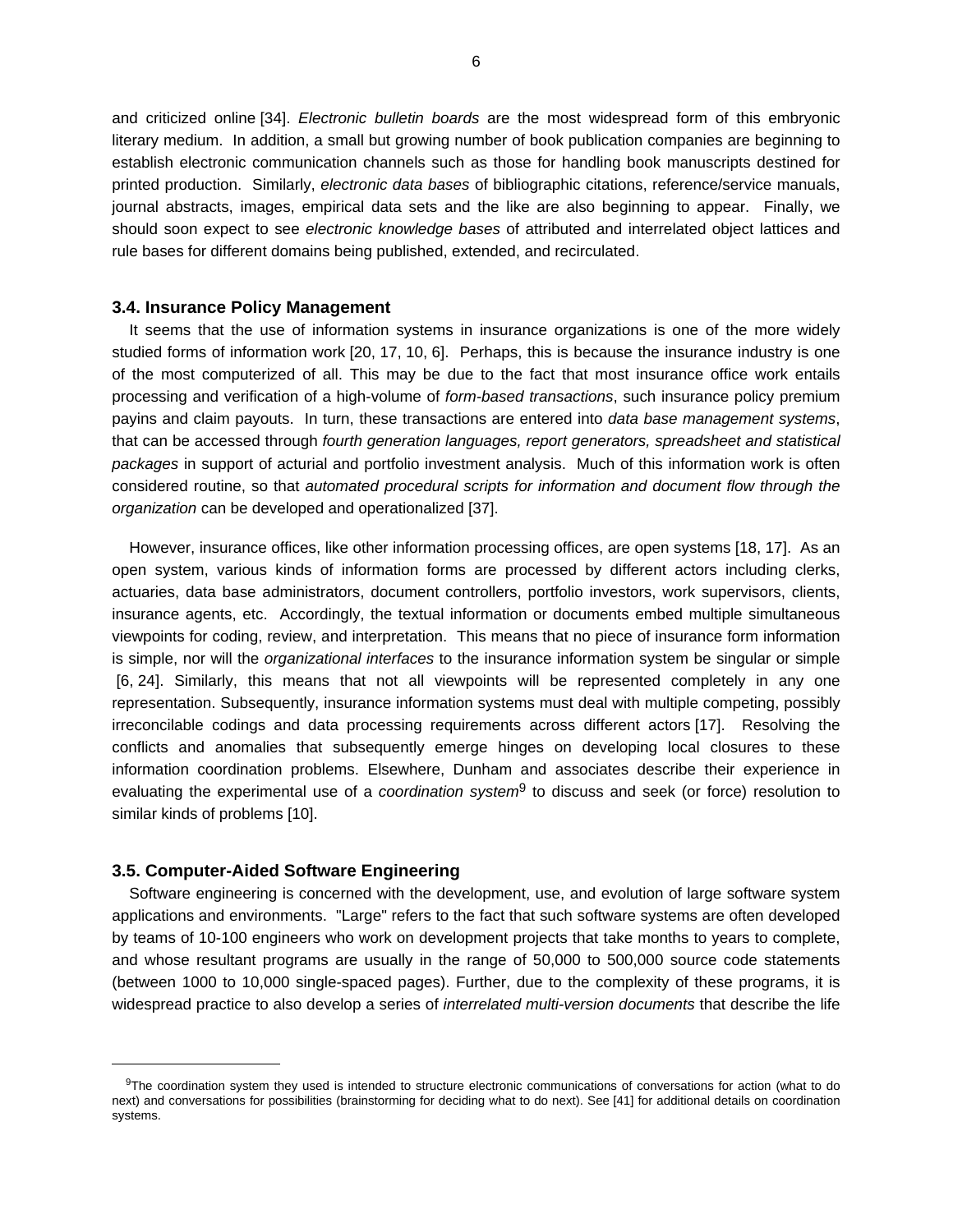cycle--the requirements, functional specifications, designs, test plans, implementations, user manuals, and maintenance guides--for the system being developed. These documents often represent 5-10 times the volume of the source code. As such, it is more efficient for the structure and to some extent the content of these documents are standardized in order to facilitate parallel/multi-person development, review and quality assurance.

Software systems are documented using fully structured descriptions (functional specifications, designs, and source code) whose syntax and semantics can be formally defined and automatically analyzed, and weakly structured descriptions (narrative requirements, user manuals, maintenance guides) whose content can text-processed and understood by people, but may be ambiguous and incomplete [13]. As such, automated mechanisms must be provided to *identify and trace relationships* across multiple semi-structured descriptions of the same system in order to configure, validate, and maintain the consistency of interrelated software descriptions as they evolve [27, 28].

Large software engineering projects produce encyclopedic volumes of semi-structured and interrelated descriptions. As such, the production of system life cycle documentation can represent a substantial fraction of the system's development cost. However, such cost is often necessary since the large scale of the system development effort often implies that the system's documentation will be the focal medium for coordinating the engineering tasks and information flows among developers working at different times and places. Software development requires the substantial coordination of diverse specialists, automated tools, multiple system descriptions, and other organizational resources. Electronic mail and bulletin boards are increasingly essential, but usually lack knowledge of the software development products, processes, workplaces, and their interrelationships. However, a new generation of knowledge based software engineering technologies are beginning to appear that represent and manipulate these kinds of knowledge [2, 14]. Similarly, to increase the rate and quality of software system production, other technologies including intelligent message management systems [19, 24] and online catalogs of reusable software components [11] are being investigated.

Finally, it is interesting to observe that the kinds of information structures and processing mechanisms used for a CASE hypertext are generally a superset of those appearing in the other domains described above. This of course does not imply such a covering with respect to the document content or professional expertise of the other domains. Nonetheless, we can use this domain to examine how the structure of information in a CASE hypertext is organized, and how the attendant processing mechanisms are organized into as comprehensive DSHE in the sections that follow.

## **4. The Structure of Information in CASE**

Within the domain of CASE, documentation is a primary record of engineering activities. The documents that are produced are interrelated through various kinds of links. Documents are structured into development folders or partitions associated with particular system/subsystem projects and associated staff. Each partition may contain a standard set of chapters, sections, and subsections which store and organize software product descriptions. These can be represented as *forms* which organize collections of related descriptions as filled-in templates. These templates are the nodes of the CASE hypertext. Further, as the volume of documents produced is often quite large, then additional document structuring mechanisms are included to provide views that cut across standard document structures. Such views constitute interlinked document compositions. These compositions are used for selecting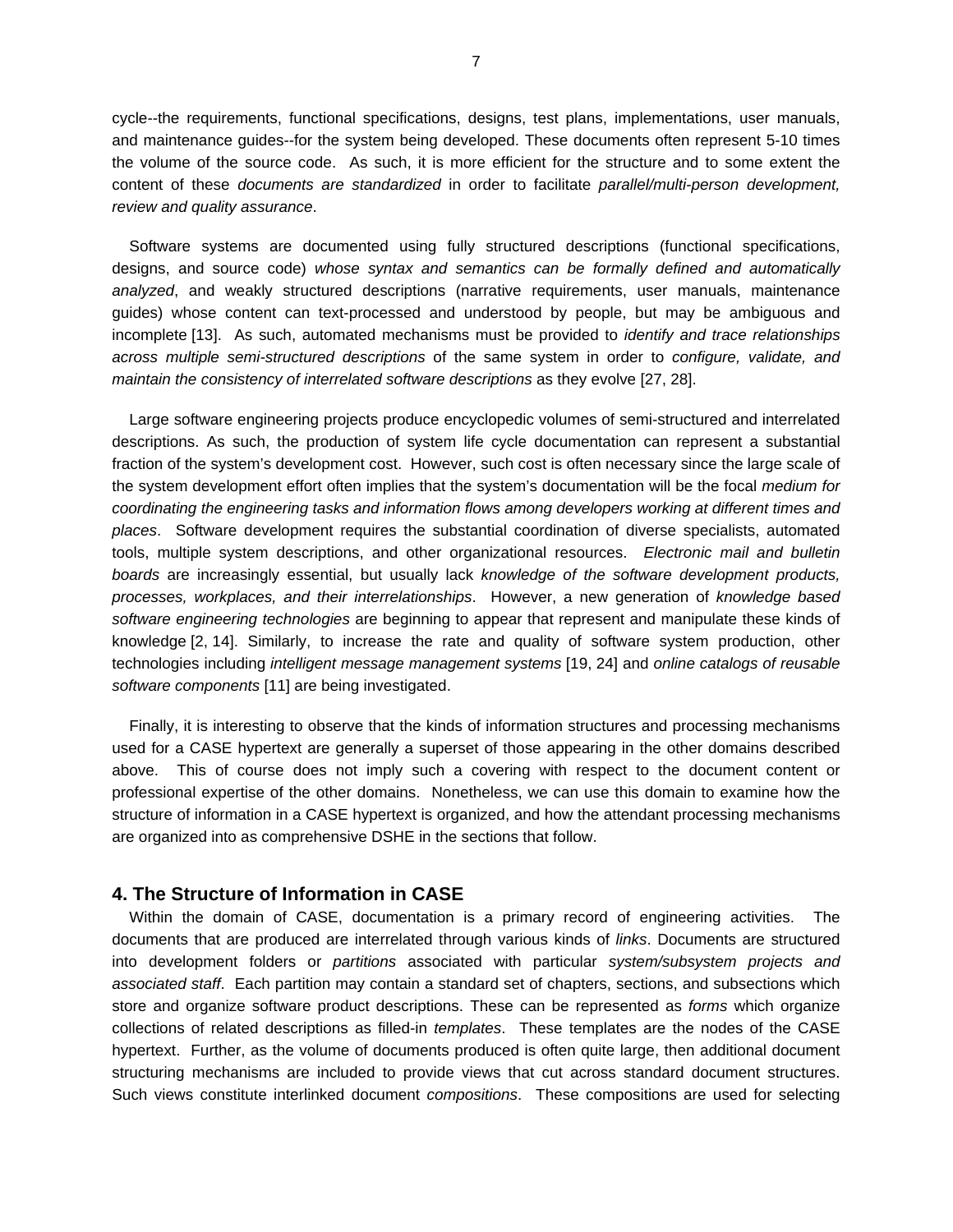partitions, forms, or templates which can be structured and related following standard linking schemes or ad hoc, user-defined schemes. As such, compositions can provide cross-cutting views of software documents that are useful for distribution, quality assurance review, browsing, or simply printing an individual's project document contributions. Next, the development, use, and evolution of large software system descriptions can be explicitly organized and represented in terms of the processes and settings that engineer them. Last, the structure of information within the domain of CASE defined in these terms thus accomodates a rigorous formalization of the underlying abstract relationships that are embedded in a CASE hypertext [15].

In the remainder of this section, I elaborate the information structures highlighted in the preceding paragraph based upon our experiences with a CASE hypertext environment in the System Factory Project at USC [36, 13, 14].

#### **4.1. CASE Hypertext Information Structures**

**Links**: Links represent typed relations that identify specific associations within or between software descriptions. Keywords and annotations are special kinds of links that are supported with predefined processing mechanisms. Keywords and user-defined links may serve as simple pointers for tracing the occurence of designated terms across and between CASE documents. Annotations represent hierarchically linked narratives that further describe the designated term or object to indicate its meaning, explanation of its use, or decisions pertaining to its definition and purpose. Users can also define links as semantic relations which in turn can be static or operational. Static links denote a simple logical relation between linked software descriptions, whereas operational links imply some standard or user-defined computational processing when linked items are visited or modified. Overall, as all links indicate some kind of relation, they can be stored and managed by a relational data base management system (rdbms) [13, 28]. In this way, linked software object descriptions can be indexed, browsed, and relationally queried through the mechanisms of the rdbms including query processors, report generators, pattern matchers, and fourth generation languages.

**Basic Templates**: BTs denote semi-structured object descriptions of various length and substructure [24, 13]. Semi-structured indicates that object descriptions are structured to some degree--that is, all objects possess descriptive attributes which characterize the structure, content, and purpose of the object. The range of possible values these attributes take on may be either completely defined (e.g., by formal language specification or enumeration) or weakly defined. However, the presence and formalization of these attributes determines the degree to which the descriptions can be parsed, analyzed, and interpreted by processing mechanisms such as language-directed editors, application generators, specification and design analyzers, and compilers to determine their consistency and completeness [13, 36]. Subsequently, BTs and forms provide a common, persistently typed substrate for representing and managing software descriptions in ways that facilitate engineering tool integration.

**Forms**: In simple terms, forms represent aggregations of BTs. For example, a BT might be used to denote the sections and subsections within the form of the Requirements Analysis document for a project. More generally, forms can be used to define the structure and type of software system information organized as a collection of life cycle document structures that can be standardized and reused across many project teams of software engineers. This standardization can therefore support parallel authorship of multiple software documents when the interrelationships between documents are made explicit a priori.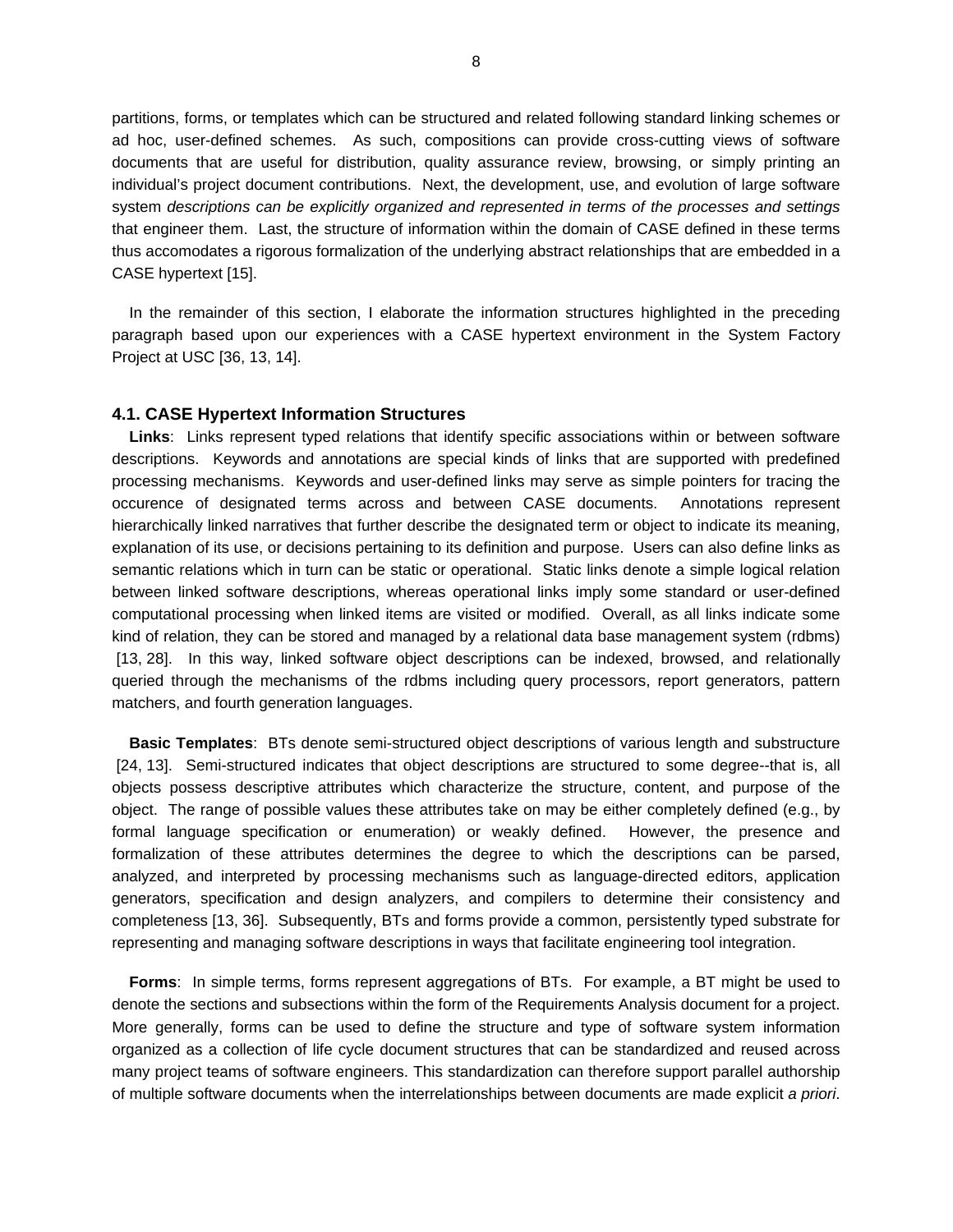This arrangement thus creates opportunity for improving the coordination and productivity of the system development effort.

**Compositions**: These are threaded networks of forms and/or BTs that denote some user-defined association. For example, configurations can be composed for printing only the sections or subsections of an article modified by an author since the last revision. In multi-authored documents such as large software systems, this is a particularly useful feature that facilitates coordination and project status monitoring. Similarly, compositions allow linked software descriptions to be managed, viewed, or evolved in ways that approach the rigors of software configuration management [27, 28].

**Partitions for Projects and Teams**: Partitions provide a structuring mechanism whereby collection of hierarchical forms of BTs can be composed, standardized, and shared by classes of users. For example, in the System Factory Project, partitions can organized by work group, project, or project site [36]. Partitions represent contexts [9] for structuring access to a hypertext of software object descriptions. Thus individual form or BT instances cannot appear in more than one partition class. However, people working within a partition may browse, link, or compose across multiple partitions. This supports the assignment of standard BT/form processing mechanisms to designated types of software descriptions [13, 14]. Similarly, it helps to minimize getting lost in a software information hyperspace since a user always works within a known context with defined forms and BTs.

**CASE Processes**: The preceding information structures are used to describe the organization of software object descriptions as product documents that cover the software life cycle. However, it is oftentimes the case that the software life cycle process--the sequence of tasks and associated processing mechanisms that create and manipulate software descriptions--is itself subject to alternative definitions and task compositions. Thus, the tasks which software engineers perform should also be developed and organized in ways analogous to other software object descriptions.

The information structures for specifying CASE tasks need to describe the sequences of processing mechanism invocations that simplify the routine manipulation and interchange of software documents. Consider source code program documents for example: Here the processing mechanisms for manipulating source code descriptions include editors, compilers, debuggers, program linkers and loaders, as well as formatters for displaying highlighted ("pretty-printed") program listings. The structure of the task of developing a working program usually requires the use of each of these mechanisms. The sequence of their invocation is mostly non-deterministic and non-procedural, but easily tracked by individual software engineers for small programs. However, if the programs being developed are large, built by teams developing multi-version program components according to an elaborate life cycle engineering methodology [36, 13], then the program writing task becomes complex and costly if not wellcoordinated.

The description of software object/document processing tasks can be decomposed at many levels of detail and interrelationship. First, there must be support for specifying the task of task specification. This meta-task description is needed for organizing tasks, specifying their interrelationships, and assigning them to appropriate partitions. Meta-task descriptions must be maintained since the content and structure of task descriptions may evolve in open system workplaces in unexpected ways [18, 16, 17, 3]. Second, there are two classes of document tasks for which many subtypes can be identified. These are management tasks of project administrators, and engineering tasks of technical project staff.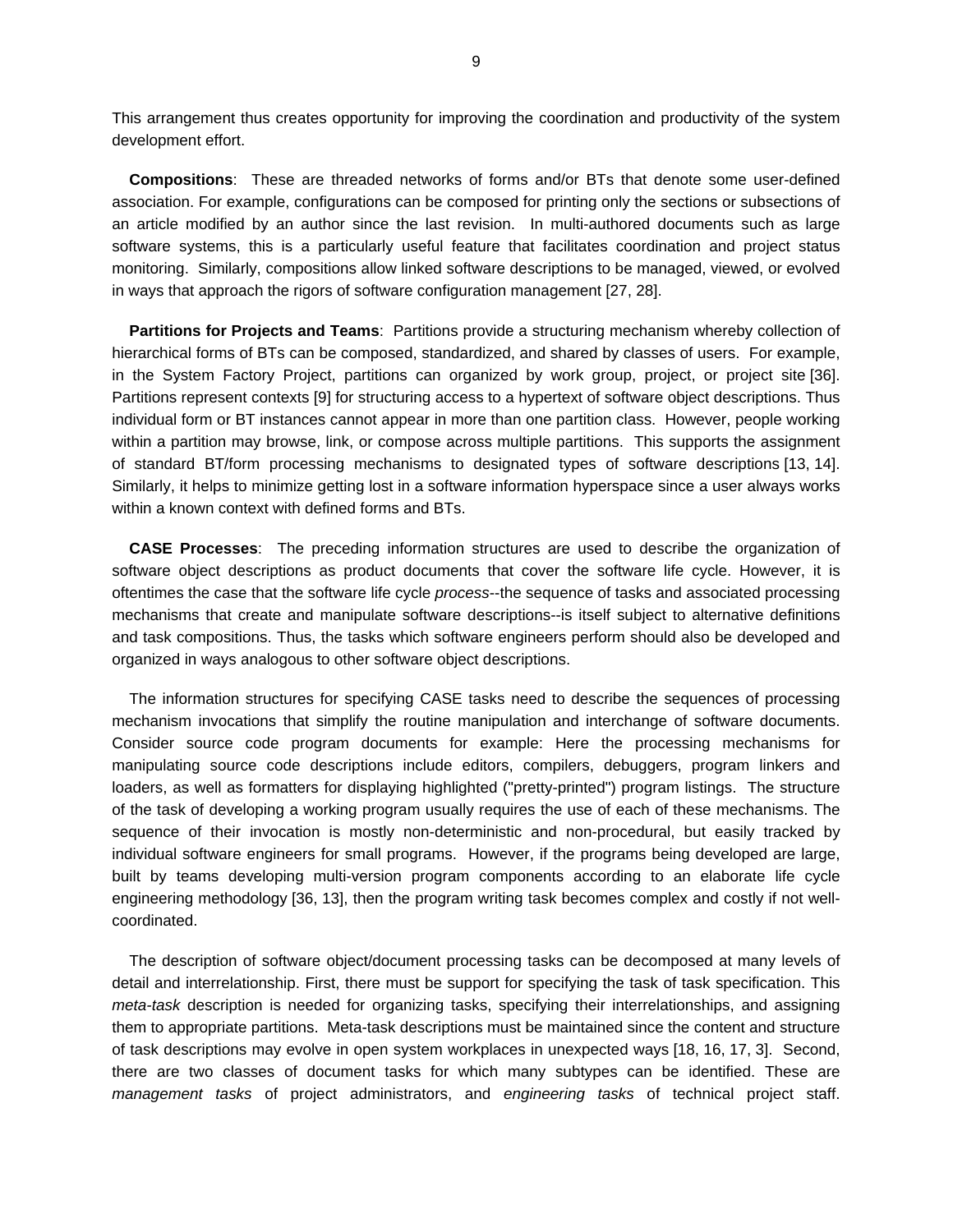Management tasks focus on activities such as breaking down system development projects into subsystems, assigning staff and processing mechanisms, scheduling and budgeting subsystem description development, monitoring project progress and productivity, acquiring and maintaining an adequate supply of staff and computing resources, assuring the quality of the integrated and validated final product document assembly, and redoing any of these when things breakdown, foul-up, or when external conditions dictate [35]. Engineering tasks are performed by individual or small groups of engineers who create, manipulate, and interchange component documents assigned to them among other things [35, 3]. These tasks include analyzing system requirements, developing system functional specifications and designs, program development and test, maintaing existing systems, and so forth.

We should recognize that the management and engineering tasks are interrelated in many ways. For example, in order to validate that a system is fully operational and ready for delivery, the tasks of assuring that (a) all the right versions of (b) all of the right system components were selected and (c) composed in the right order and (d) appropriately tested. Each of these subtasks in turn requires management subtasking. For example, each of these subtasks assumes that the required source code programs were developed and run through the assigned set of source code processing mechanisms. However, they also assume the existence of either an automated processing mechanism or (manual) administrative mechanism for checking to see that the components fit together in a consistent and complete manner. When the number of components is in the hundreds or thousands, each existing in one or more versions, each potentially fitting into many alternative configurations, and each having one or more sets of data for testing, then a combinatorial explosion of alternatives must be both engineered, configured and managed. The complexity of the emerging system begs for coordination and automation rules that simplify and maintain a closed system description whose consistency and completeness can be directly assessed. But the complexity of system artifacts emerging from the development effort within an embedding environment requires that the successful performance of the management and engineering tasks will be interdependent [20, 35, 16, 17, 3].

All tasks, regardless of level of description, describe a potentially non-linear sequence of actions<sup>10</sup> These actions affect some concrete or abstract transformation of a software BT, form, composition or partition. For example, in the task of implementing a software system design as a program, the creation of a successfully compilable program component is a necessary action. Other actions in the sequence include (a) understanding the software design, (b) developing a program implementation strategy, (c) establishing which processing mechanisms are available, (d) debugging an anomalous program behavior, etc.

In turn, all actions can be further decomposed into *primitive actions*. These represent commands issued in dialogues between an individual and the current processing mechanism in use. For example, understanding the software design can entail (a) browsing a design document, (b) following embedded cross-reference links, (c) querying the design dictionary for information about a particular software object, (d) tracing design details back to the originating system requirements, (e) searching for an existing program component which performs a similarly designed computation, etc. As before, the sequences of primitive actions are also non-linear [14].

Overall, primitive actions, actions, tasks, and meta-tasks must be articulated, aligned, and coalesced

 $10$ In other places, these are called task chains [20, 16, 3].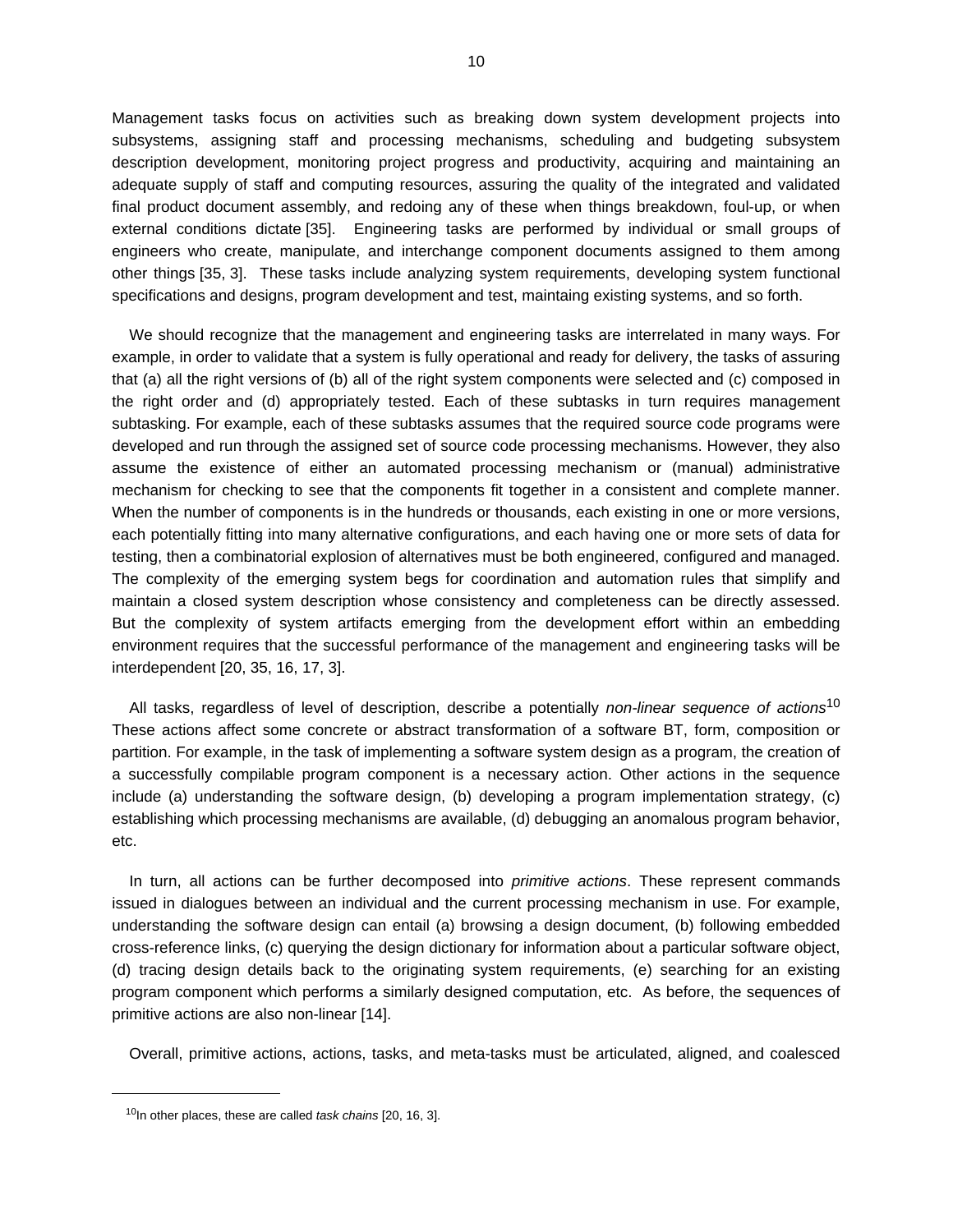vis-a-vis one another when a system of software life cycle documents are produced. This can become an emerging, open-ended activity that we seek to structure, control, and close so that we can assure its consistency and completeness. As such, these software process descriptions at varying levels of detail can not be guaranteed a priori to be consistent, complete, or correct under all possible performance circumstances. Hence the need arises for viewing the creation and manipulation of CASE process tasks as structured descriptions that should be managed as domain-specific hypertext [14].

**Organizational Settings for CASE**: As previously noted, the workplaces for using domain-specific hypertext include people with different skills, processing mechanisms, and various shares of organizational resources. Thus, this information should also be described and linked into the CASE hypertext work environment. I will limit our focus here to the project participants.

People in CASE projects are typically divided in terms of management, engineering, customer, and maintainer skills. Further decompositions (or sub-types) of each can be identified.

For management skills, we sometimes see specialists for process management, quality assurance, scheduling and budgeting, and configuration management. On small projects, these skills might be possessed and put into practice by a single person. However, on large projects divided into many subsystems and small group teams, then these management skills will often be distributed across a few key people. Similarly, on the engineering side, there may be specialists for each software life cycle activity, or some subset of life cycle activities. For example, the principal software engineer and a small group of trusted senior engineers may be primarily responsible for defining the overall software system architecture, major subsystems, as well as specifying their operational requirements. These specialists however will usually not be found with the additional responsibilities of performing the detail design and implementation of source code modules.<sup>11</sup> Similarly, the majority of system programmers will not have the skills for producing a viable set of system requirements or overall design.

However, there are also other people whose participation and skills can affect a CASE project. These would be the end-users and clients who typically will define the systems' general requirements, and the system's maintainers. If the customers have a history of experience in specifying or using diverse software applications, their skills in specifying system requirements will be different from someone acquiring or using an unfamiliar application technology. These latter type of customers may as a result of their inexperience or uncertain knowledge of the exigencies of the new technology might then end up frequently changing the specification of their requirements. However, it is widely recognized that changing system requirements is one of the most frequent causes of projects being late, over budget, or otherwise a technical failure or maintenance nightmare. This brings us to another class of project participants, software system maintainers.

For a large system, maintenance activities go on for years. Maintenace tasks--adding functional enhancements, resolving anomalies, tuning system performance, migrating the system to ohter environments--are divided among staff according to subsystem responsibilities. Software maintainers for large systems are generally not the same people who originally developed the system. As such, their knowledge of the system's operational behavior, function, and structure must be derived from either the

 $11$ One possible exception to this might arise for modules designated as critical to overall system performance or integration. But on most projects this will be uncommon.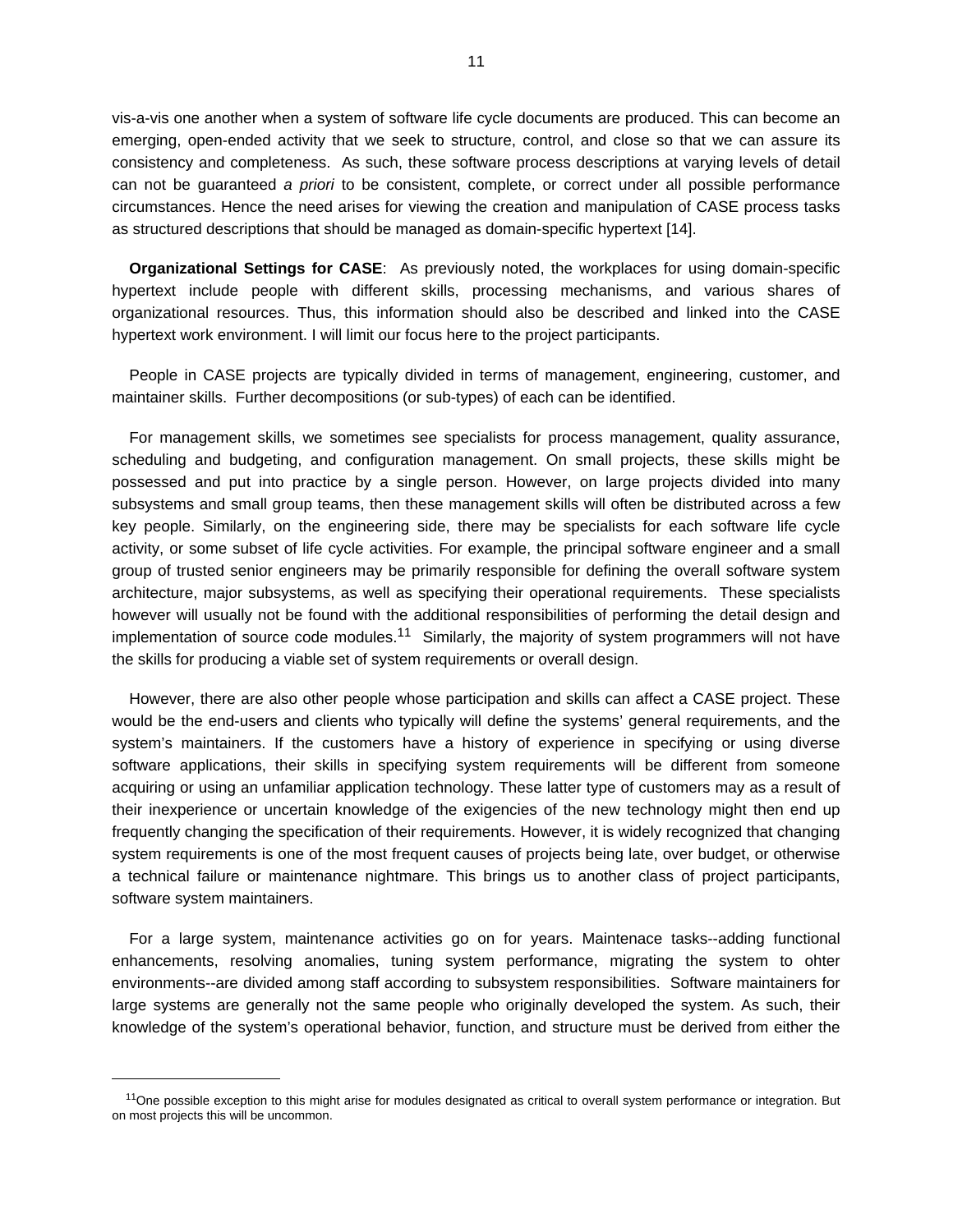existing software object descriptions, informal conversations with others, or direct experience. One frequent problem here is that the existing descriptions (source code versus system design) are typically inconsistent, incomplete, or otherwise inadequate [3]. Thus, software maintainers are often at quite a disadvanage in keeping operational systems viable, unless there are automated maintenance support systems to assist them [27, 28], or else unless the available software object descriptions were engineered and maintained throughout the project up to this point. As a result, the success of the maintainers tasks depends on their ability to accomodate or negotiate alternative definitions of their tasks or work arrangements [3].

As such, I can identify four classes of participants for CASE projects--managers, engineers, customers, and maintainers--which can be further decomposed into task specialtists that are interrelated and interdependent. However, the task-skill combinations are constrained by the limits of the organizational resources and automated processing mechanisms allocated to their interlinked project partitions. Thus, the structure, content, and flow of project participants' task-skill organization should be described and managed as evolving software object descriptions [14].

Last, we should also delineate the structure of processing mechanisms and organizational resources in terms of their compositions or class-subclass hierarchies as well as their links to other setting, process, and software object description structures. These are discussed elsewhere [36, 14].

## **5. The Power of Domain-Specific Hypertext Technology**

Given this examination of different DSHE, I can identify seven dimensions along which the potential power of DSHE can be realized. In addition, we should recognize the the acquisition, exercise, and accumlation of such power comes with varying costs. Similarly, we recognize that it is often the case for information systems that their benefits are overestimated, while their costs are underestimated [20]. Thus, I turn to examine these benefits and costs.

**Productivity enhancement**: DSHE pose many opportunities for enhancing the productivity of their users in different domains. For example, DSHE support explicit articulation of an application domain in terms of hypertext content structures. Further, DSHE can also organize processing mechanisms, processing tasks and settings. These provide a framework for organizing information processing work in a systematic rather than ad hoc manner. Standardized document contents and structures support the cataloging and re-use of information across different application instances. Formalization of the hypertext documents, processes and settings provides a basis for use of knowledge base processing mechanisms. Hypertext can serve as a integrating medium for coordinating the interconnections and interfaces among multi-author documents. Similarly, DHSE can utilize cooperation and composition mechanisms that allow mutiple authors to work in parallel, as well as across different document versions.

**Improved quality of document production and consumption**: The "look and feel" qualities of documents increase, especially as both the writers and readers acquire skills and perform tasks that increasingly necessitate the use of hypertext environments in their work. This may be especially true in domains where hypertext technology serves as a groupwork support system where such systems have been found to increase the participation of "writers" and increase the quality of decisions for action by "readers" [1]. Similarly, standardized content structures streamline the composition and binding of multicontribution documents. In turn, interactive readers of such documents can acquire skills or processing mechanisms that exploit available structured (or restructurable) contents. Finally, when document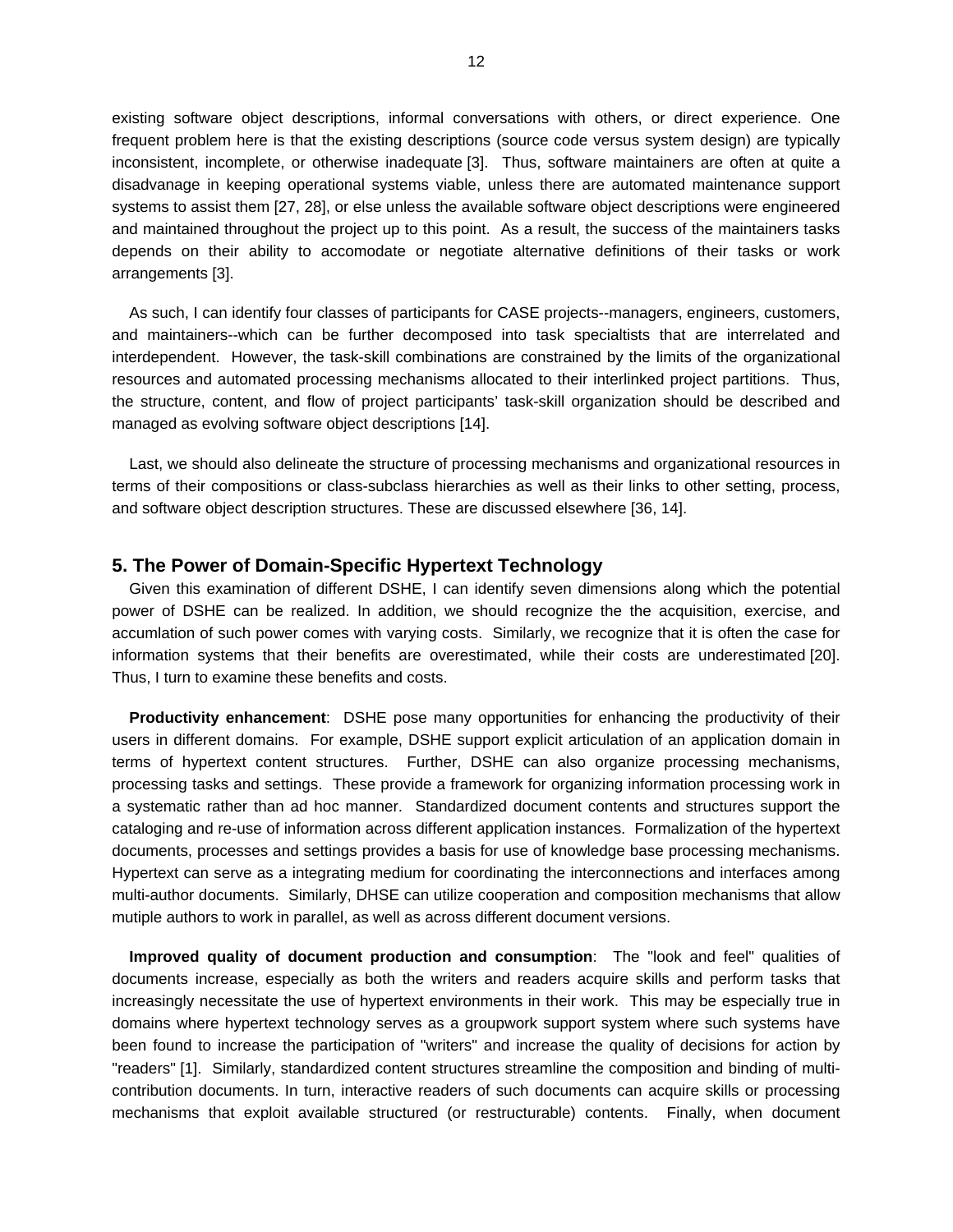contents and structures can be formalized, then automated mechanisms can be employed to check on the consistency and completeness of domain documents as they are created or modified, and then prevent or report errors when they are detected.

**Hypertext as a medium for coordinating work**: When DSHE allow explicit representation and modelling of the relationships between documents, processes, and workplace, then automated mechanisms that integrate, manage, communicate, transform, or rapidly recompose product-task-setting information can be introduced. Similarly, when combined with an intelligent message/mail management system, then a DSHE can support mechanisms for allocating, collecting, and integrating documents that are interchanged among collaborating workers, as well as tracking, triggering, and filtering documents whose production was scheduled and budgetted.

**Active system participation**: As hypertext systems become increasingly intelligent and knowledge based, such systems can be empowered to act not merely as passive information repositories, but also active information gatherers. When knowledge pertaining to the information structures in some document can be developed with automated mechanisms, a DSHE begins to move beyond passive storage and user-directed retrieval capabilities. When information pertaining to knowledge of the domain-specific document structures and contents, the processes of their production and use, and the workplaces where such documents and processes are articulated can be acquired through interaction with system users- through system-directed queries, inferential analysis of gathered information, and reuse of analogous knowledge bases--then DSHE will move toward becoming active agents capable of producing and using hypertextual information content and structure [14].

**Reinforcing biases and structured perspectives**: Structured views of large bodies of textual information enable the the view developer to try to focus the attention of the reader to particular "points of interest" or connections within the text. These view structures may be intended to direct or persuade the reader of the appropriateness of the viewmaker's interpretation of the importance or meaning of the underlying text.<sup>12</sup> Therefore, the viewmaker can impose a set of standard ways of producing and consuming information structures explicitly represented in a application hypertext, and thus encourage "shared" interpretations of its meaning.

**Enrichment of information processing skill and work**: For some people, the use of DSHE for text searching, browsing, query processing and other actions intrinsically motivating or stimulating [1, 24]. When groups of these people use DSHE in their collective work, they may then learn how to more effectively coordinate the production of multi-author documents. Further, the aquisition of hypertext creation and manipulation skills will help create new career and professional job opportunities for those people who first seek to master such systems within their domain of expertise.

**Competitive advantage through technological innovation**: Employing hypertext systems in particular application domains may realize a competitive advantage to its organizational users [31, 42]. For example, the use of new technologies in academic disciplines to study either established research problems in alternative ways or to open up new problem domains is a frequent subject of scholarly research publication. Researchers who have access to the new technologies can realize a new

 $12$ This is familiar to readers of used textbooks that are marked with highlighter pens. It is often easy to have one's attention drawn to the marked passages, and accordingly difficult to ignore or overlook these same markings.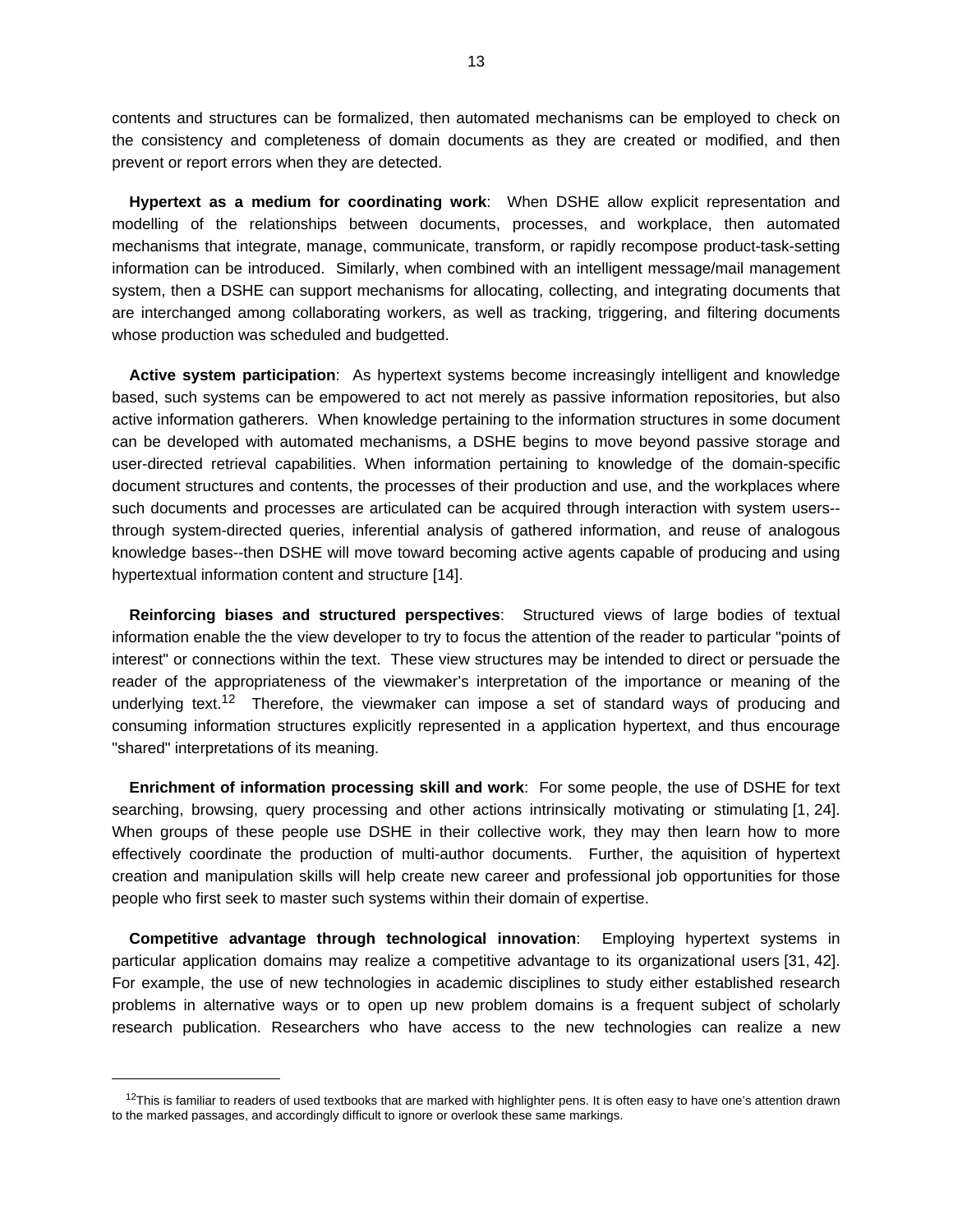opportunity to extend their line of research work by publishing articles in professional conferences or archival journals that describe their experience in developing, using, evolving, or evaluating hypertext mechanisms. Most of the scholarly publication outlets are highly competitive regarding articles accepted for publication. The mere use of new technology does not guarantee acceptance of subsequent research publication. But the opportunity to innovate with hypertext environments appropriate for academic or commercial domains exists for those capable of exploiting its technical and professional potential.

#### **5.1. The Cost of Power: The Hypertext Package**

DSHE represent more than merely a set of programs. Instead, DSHE represent a set of requirements for combinations of computing hardware, software, communications interfaces, mass storage systems, as well as people with skills to develop, use, and evolve hypertext applications, and policies, procedures, budgets and schedules for efficient utilization of DSHE in regular information work activities. Unless these requirements are adequately satisfied and sustained, then the power of DSHE wiil not be realized to its full potential. Thus, I refer to these organizational requirements as the hypertext package (cf. [20]).

The potential power of DSHE comes at a price. The cost can be expressed or evaluated in terms of the technological and social resources that get consumed, allocated, or displaced to accomodate the use of DSHE. However, a favorable power-cost ratio can more likely be realized when a DSHE is managed as a package with implicit trade-offs, rather than as application programs with instruction manuals.

Consider the following trade-offs: First, the potential for productivity enhancement can emerge from articulate information work structures and integration mechanisms that enable higher level of parallel activities. However, this could decrease "hidden" pockets of discretionary (slack) staff resources which are considered inefficient but are potentially very effective in mitigating workflow failures or breakdowns [3]. Second, the potential of hypertext systems as a coordination mechanism depends on the continuity of staff participation in its use. What happens to people not online, or who drop offline for unpredictable periods? Coordination of work in these situations must occur within the workplace in an ad hoc manner to be realized. Third, skill, work, and professional enrichment may emerge from mastery of hypertext production and manipulation. However, as is the situation with text processing systems, many technical professionals have broadened their skill base downward through the assimilation of more clerical responsibilities. Similarly, many clerks and typists have broaden their skills upward by acquiring computing specialist skills needed for the correct and sustained operation of office information systems. For clerical staff, their upward skill mobility can translate into promotion, salary increase, new career opportunities, or increased workload. On the other hand, for technical professionals, their expanded skills enable increased workloads and more control over document production, but little or no new upward mobility. Will hypertext follow text processing in this regard?

Each of these example trade-offs again underscore that DSHE should be recognized and managed as a web of information work products, processes, and settings, rather than as simply a program that comes in a box ready for use on a personal workstation. The potential power as well as the costs of DSHE lies within the hypertext package.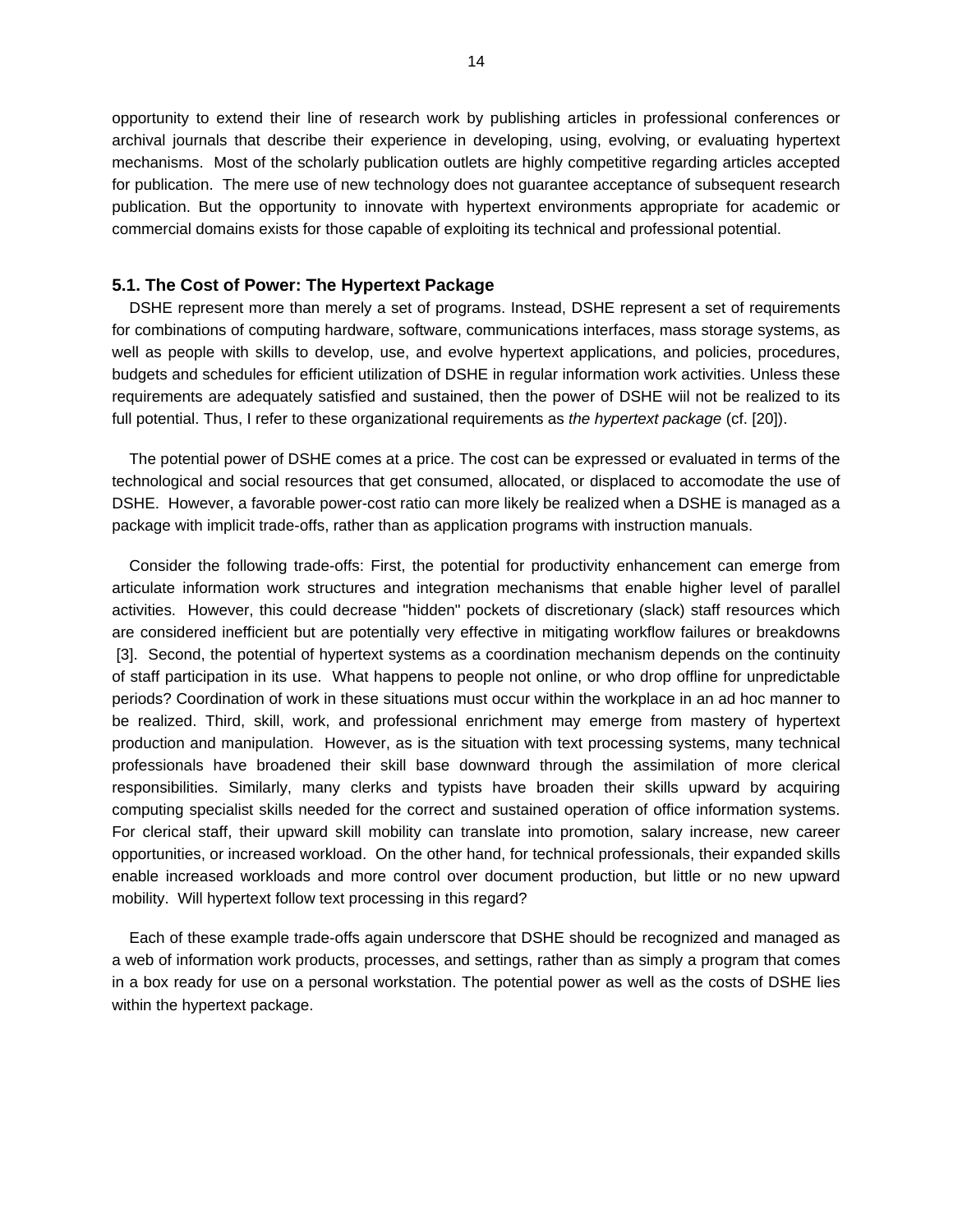## **6. Conclusions**

Five conclusions follow from the preceding analysis and discussion. First, DSHE represent a new generation of organizational information infrastructure. As such, investment into their development and evolution should be long-term. This will lead to both a realization of their maximum potential power, but at the same time making clear the costs that will be borne to make this infrastructure effective and efficient.

Second, the power of DSHE is derived through structuring hypertext applications to fit with the documents, processing mechanisms, tasks, settings, and their interrelationships specific within a work domain. The power is not inherent in the hypertext system technology. Thus, it might be reasonable to expect that those people who choose to treat hypertext more as a tool than a package, might have more difficulty in understanding or affecting how the DSHE works.

Third, DSHE must support the information work for many kinds of information producers and consumers. This becomes clear from examining DSHE in classical studies, creative writing, journal and book publication, insurance policy management, and CASE domains. Each kind of user may require a distinct viewpoint of the hypertext information, as well as process information with different mechanisms according to different information task sequences. In addition, application domains differ in how hypertext environments and processing mechanisms are structured and standardized.

Fourth, I sought to draw increased attention to viewing DSHE as operational information structures that focus on producing interlinked document compositions by reproducing the structure, content, and flow of information work in an application workplace. As a result, I did not focus attention the technical details underlying user interface display, authoring issues, alternative retrieval algorithms, hypertext system implementation issues, and the like. These are important contributions being investigated by others. Instead, I chose to focus attention to specific application domains and task environments which have mostly been ignored up to this time.

Last, I identified topics for further investigation. These include (a) identifying alternative techniques for integrating message management systems and knowledge based processing mechanisms into hypertext systems, (b) scaling-up hypertext environments to support projects or organizations with hundreds to thousands of users, (c) how to increase the strategic value and competitive advantage attributal to DSHE, (d) how to determine the requirements for other DSHE,<sup>13</sup> and (e) identifying strategies that maximize the power of DSHE that minimize adverse costs.

## **7. References**

**1.** L. Applegate, B. Konsynski, and J. Nunamaker. A Group Decision Support System for Idea Generation and Issue Analysis in Organizational Planning. Proc. Computer-Supported Cooperative Work, MCC, Austin, TX, 1986, pp. 16-34.

**2.** R. Balzer, T. Cheatham, and C. Green. "Software Technology in the 1990's: Using a New Paradigm". Computer 16, 11 (1983), 39-46.

<sup>&</sup>lt;sup>13</sup>For example, is a DSHE for computer-aided design of VLSI devices similar to that for software engineering? Would a DSHE for Banking be similar to one for Insurance?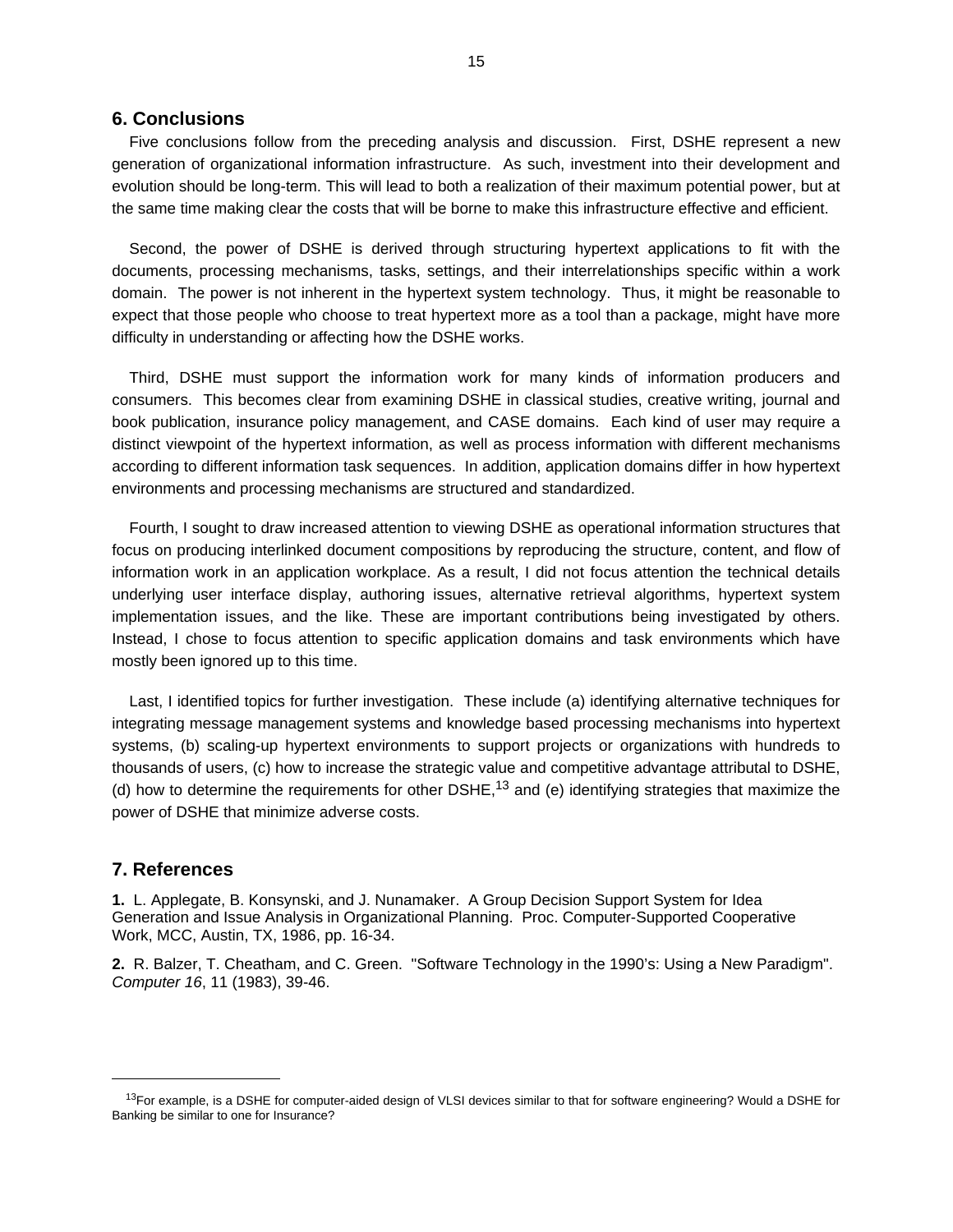**3.** S. Bendifallah and W. Scacchi. "Understanding Software Maintenance Work". IEEE Trans. Software Engineering 13, 3 (1987), 311-323.

**4.** J. Bolter and Michael Joyce. Hypertext and Creative Writing. Proc. Hypertext '87, ACM, Univ. North Carolina, 1987, pp. 41-50.

**5.** M. Chignell and R. Lacy. "Integrating Research and Instruction: Project Jefferson". Academic Computing 3, (September 1988), (to appear).

**6.** A. Clement and C.C. Gottleib. "Evolution of an Organizational Interface: The New Business Department at a Large Insurance Firm". ACM Trans. Office Info. Systems 5, 4 (1987), 328-339.

**7.** J. Conklin. "Hypertext: An Introduction and Survey". Computer 20, 9 (1987), 17-41.

**8.** G. Crane. From the Old to the New: Integrating Hypertext into Traditional Scholarship. Proc. Hypertext '87, ACM, Univ. North Carolina, 1987, pp. 51-56.

**9.** N. Delisle and M. Schwartz. "Contexts--A Partitioning Concept for Hypertext". ACM Trans. Office Info. Systems 5, 2 (1987), 168-186.

**10.** R. Dunham, B. Johnson, G. McGonagill, M. Olsen, G. Weaver. Using a Computer Based Tool to Support Collaboration: A Field Experiment. Proc. Conf. Computer-Supported Cooperative Work, ACM, Austin, TX, 1986, pp. 343-352.

**11.** W. Frakes and B. Nejmeh. Software Reuse through Information Systems. Proc. COMPCON '87, IEEE Computer Society, San Francisco, CA, 1987, pp. 380-384.

**12.** M. Frisse. "Searching for Information in a Hypertext Medical Handbook". Communications ACM 31, 7 (1988), 880-886.

**13.** P.K. Garg and W. Scacchi. A Hypertext Environment for Managing Software Life Cycle Documents. Proc. 21st. Hawaii Intern. Conf. Systems Sciences, Vol. 2, IEEE Computer Society, Kona, Hawaii, 1988, pp. 337-346.

**14.** P.K. Garg and W. Scacchi. "The Design of an Intelligent Software Hypertext System". IEEE Software 5, (1988), to appear.

**15.** P.K. Garg. "Abstraction Mechanisms for Hypertext". Communications ACM 31, 7 (1988), 862-870.

**16.** L. Gasser. "The Integration of Computing and Routine Work". ACM Trans. Office Info. Sys. 4, 3 (1986), 205-225.

**17.** E.M. Gerson and S.L. Star. "Analyzing Due Process in the Workplace". ACM Trans. Office Info. Systems 4, 3 (1986), 257-270.

**18.** C. Hewitt. "Offices are Open Systems". ACM Trans. Office Info. Sys. 4, 3 (1986), 271-285.

**19.** B.I. Kedzierski. Knowledge-Based Project Management and Communication Support in a System Development Environment. Proc. 4th. Jerusalem Conf. Info. Techology, ACM, 1984, pp. 444-451.

**20.** R. Kling and W. Scacchi. "The Web of Computing: Computer Technology as Social Organization". Advances in Computers 21 (1982), 1-90. Academic Press, New York.

**21.** G. Landow. Relationally Encoded Links and the Rhetoric of Hypertext. Proc. Hypertext '87, ACM, Univ. North Carolina, 1987, pp. 331-344.

**22.** D. Lenat, M. Prakash, and M. Shepard. "CYC: Using Common Sense Knowledge to Oversome Brittleness and Knowledge Acquisition Bottlenecks". AI Magazine VI, 4 (1986), 65-85.

**23.** B. Lewis and J. Hodges. Shared Books: Collaborative Publication for an Office Information System. Proc. Conf. Office Info. Systems, ACM, Palo Alto, CA, 1988, pp. 197-204.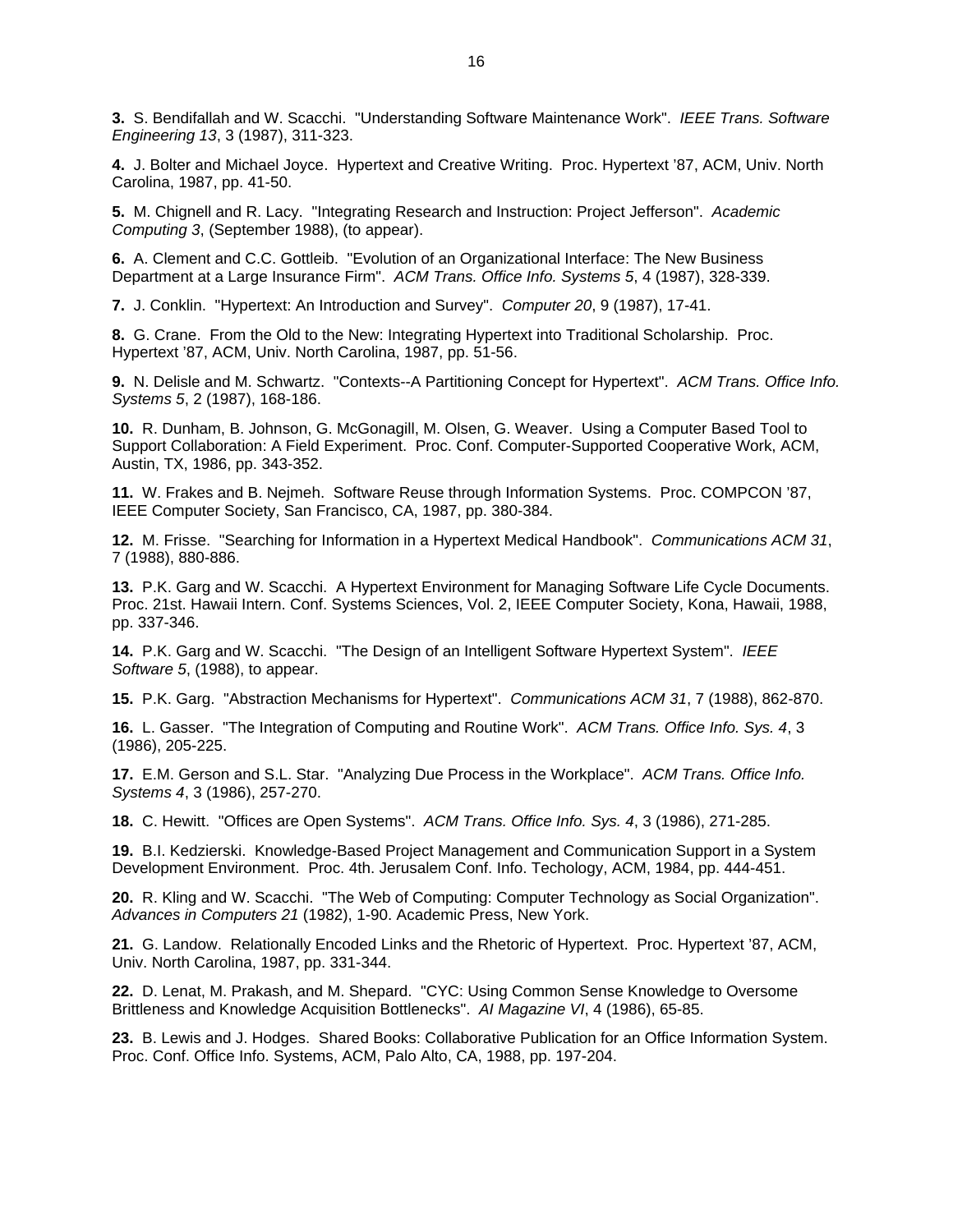**24.** T. Malone, K. Grant, K. Lai, R. Rao, and D. Rosenblitt. "Semi-structured Messages are Suprisingly Useful for Computer-Supported Coordination". ACM Trans. Office Info. Systems 5, 2 (1987), 115-131.

**25.** G. Marchionini and B. Schneiderman. "Finding Facts vs. Browsing Knowledge in Hypertext Systems". Computer 21, 1 (1988), 70-80.

**26.** G. Marchionini. "Information-Seeking Strategies of Novices Using a Full-Text Electronic Encyclopedia". J. Am. Society Info. Sciences , (1988), .

**27.** K. Narayanaswamy and W. Scacchi. "Maintaining Configurations of Evolving Software Systems". IEEE Trans. Soft. Engr. 13, 3 (1987), 324-334.

**28.** K. Narayanaswamy and W. Scacchi. "A Database Foundation to Support Software System Evolution". J. Systems and Software 7 (1987), 37-49.

**29.** T. Nelson. Literary Machines. (available from the author), 1981.

**30.** J. Orr. Narratives at Work: Story Telling as Cooperative Diagnostic Activity. Proc. Computer-Supported Cooperative Work, MCC, Austin, TX, 1986, pp. 62-72.

**31.** M. Porter. Competitive Advantage. Free Press, 1985.

**32.** R. Rada and B. Martin. "Augmenting Thesauri for Information Systems". ACM Trans. Office Info. Systems 5, 4 (1987), 378-392.

**33.** D. Raymond and F. Tompa. "Hypertext and the New Oxford English Dictionary". Communications ACM 31, 7 (1988), 871-879.

**34.** B.K. Reid. "USENET Cookbook: An Experiment in Electronic Publication". Electronic Publishing 1, 1 (May 1988), .

**35.** W. Scacchi. "Managing Software Engineering Projects: A Social Analysis". IEEE Trans. Soft. Engr. SE-10, 1 (January 1984), 49-59.

**36.** W. Scacchi. The USC System Factory Project. Proc. Software Symposium '88, Japan Software Engineers Association, Tokyo, Japan, 1988, pp. 11-37.

**37.** A. Sen and L. Kerschberg. "Enterprise Modeling for Database Specification and Design". Data and Knowledge Engineering 2, 1 (1987), 31-58.

**38.** R.F. Simmons. "A Text Knowledge Base from the AI Handbook". Info. Processing and Management 23, (1987), 321-339.

**39.** J. Smith, S. Weiss and G. Ferguson. A Hypertext Writing Environment and its Cognitive Basis. Proc. Hypertext '87, ACM, Univ. North Carolina, 1987, pp. 195-214.

**40.** S. Weyer and A. Borning. "A Prototype Electronic Encyclopedia". ACM Trans. Office Info. Sys. 3, 1 (1985), 63-88.

**41.** T, Winograd and F. Flores. Understanding Computers and Cognition: A New Foundation for Design. Ablex, 1986.

**42.** C. Wiseman. Strategy and Computers: Information Systems as Competitive Weapons. Dow Jones-Irwin, 1986.